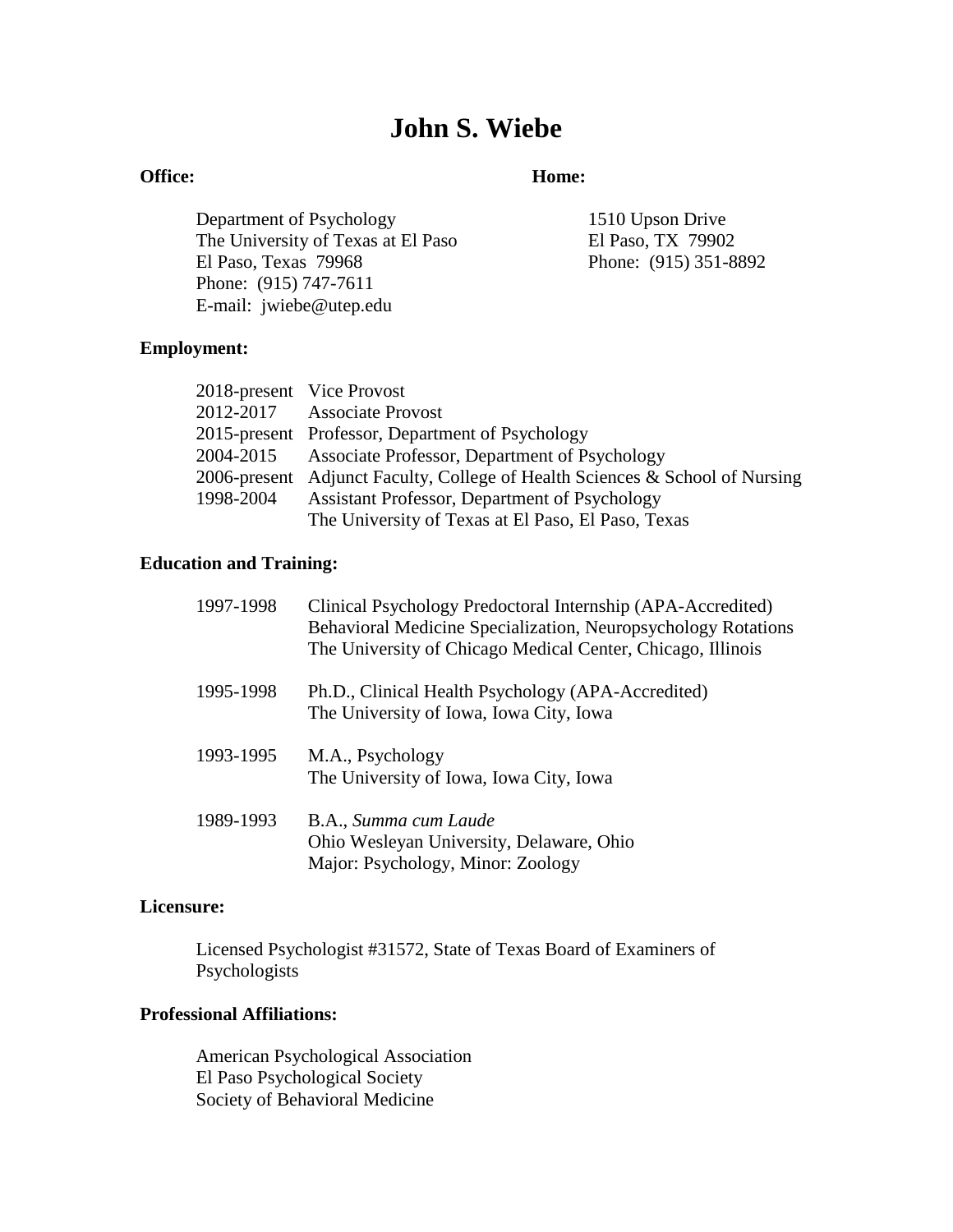## **Honors and Awards:**

- 2013 Outstanding Achievement in Obtaining Extramural Funding, UTEP College of Liberal Arts
- 2010 Star Award for Outstanding Institutional Service, UTEP President
- 2003 Faculty Fellow, Professions Capacity Building Program, Hispanic Association of Colleges and Universities and the Department of Health and Human Services
- 2002 Outstanding Faculty Mentor, McNair Scholars Program, UTEP
- 1997 Kenneth W. Spence Award, Department of Psychology, University of Iowa
- 1994 Iowa Incentive Fellowship, University of Iowa
- 1993 Graduation with Distinction, Ohio Wesleyan University
- 1993 Phi Beta Kappa, Ohio Wesleyan University

## **Grants and Contracts:**

- 2017-2019 Principal Investigator: Promoting Mental and Emotional Well-Being in the Paso del Norte Region, \$1,131,311, funded by the Paso del Norte Health Foundation.
- 2014-2017 Co-Investigator: UTEP MSICBO Partnership for Integrated Substance Abuse, HIV, and Hepatitis C Virus Prevention, \$892,089, funded by the Substance Abuse and Mental Health Services Administration to Thenral Mangadu, PI.
- 2014-2015 Principal Investigator: Postdoctoral Support for Mental Health Infrastructure Development in El Paso, \$52,232 funded by the Hogg Foundation for Mental Health.
- 2014-2019 Project Director: Developing the Unit for First Year Retention, Success, and Transition (U-FYRST) at the University of Texas at El Paso, \$2,600,000 funded by the Department of Education to Junius Gonzales, PI.
- 2012-2017 Principal Investigator: Developing the El Paso Psychology Internship Consortium, \$556,829 funded by the Hogg Foundation for Mental Health.
- 2012-2017 Principal Investigator: Developing the El Paso Psychology Internship Consortium, \$536,073 funded by the Paso del Norte Health Foundation.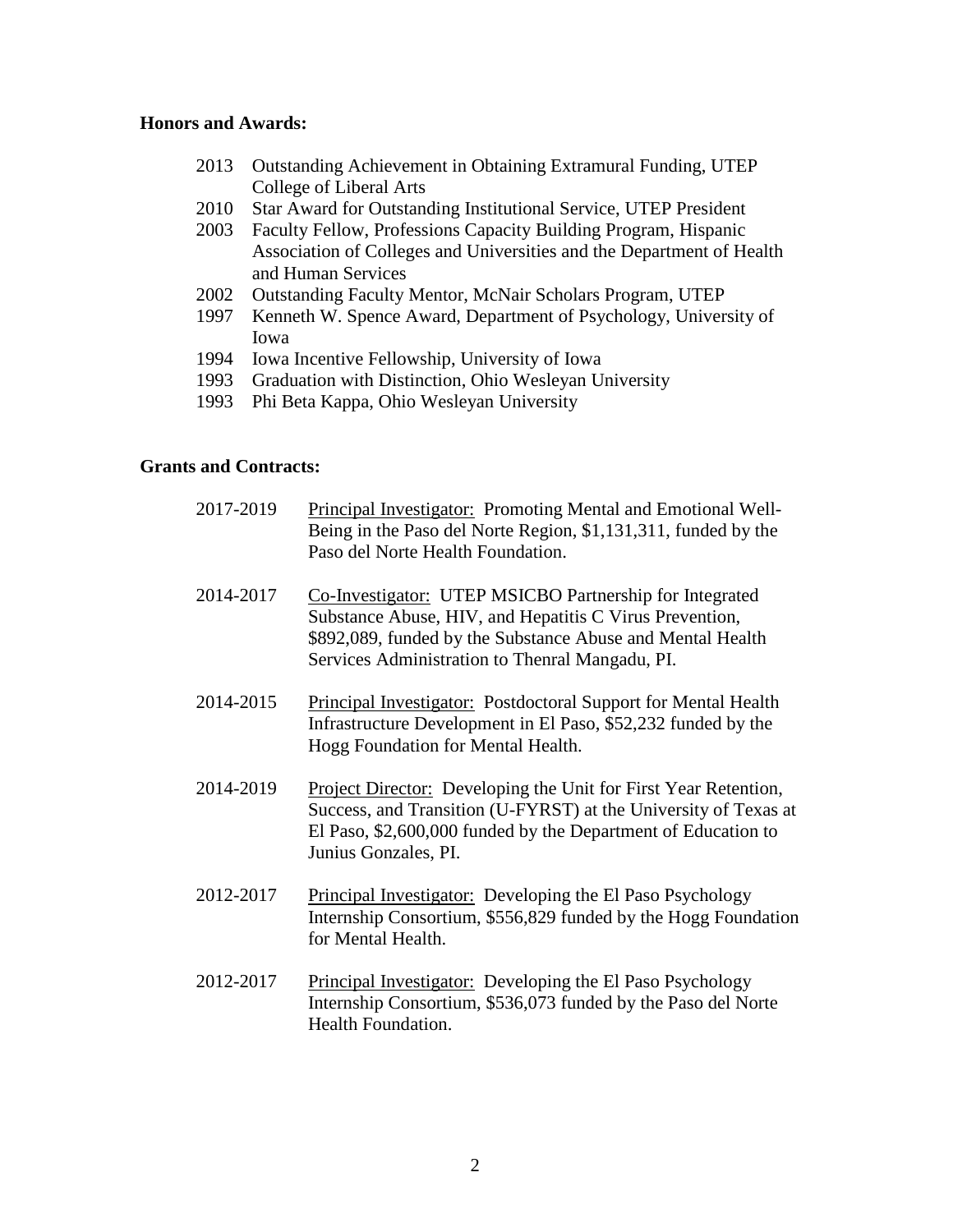- 2012-2013 Principal Investigator: Creating a Climate of Community Engagement at UTEP: Possibilities and Opportunities, \$1,000 funded by the Association of American Colleges and Universities.
- 2011-2014 Project Director: Substance Use and Sexual Risk among HIV+ Hispanic MSM; a subproject of UTEP DIDARP: Vulnerability Issues in Drug Abuse (VIDA), \$2,700,000 funded by the National Institute on Drug Abuse to Edward Castañeda, PI.
- 2010-2014 Co-Investigator: A Binational Training Program to Improve Social Justice and Health in the Mexico/U.S. Border Region, \$6,940,767 funded by USAID/Higher Education for Development to Steffanie Strathdee, University of California, San Diego, PI.
- 2008-2011 Site Principal Investigator: Addressing Depression and ARV Adherence in HIV+ Adults on the US-Mexico Border, \$450,000 funded by the National Institute of Mental Health to Jane Simoni, University of Washington, PI.
- 2006-2008 Consultant: Health Disparities and OCD at the U.S.-Mexico Border, \$100,000, funded by the National Institute of Nursing Research to Tom Olson, PI.
- 2005-2006 Consultant: Multifamily Group Treatment to Address OCD and Health Disparities at the U.S.-Mexico Border: A Pilot Project, funded by the Hispanic Health Disparities Research Center to Tom Olson, PI.
- 2002-2006 Program Evaluator: A Disease State Management Model of HIV/AIDS Care on the U.S./Mexico Border, \$2,500,000, funded by the Health Resources and Services Administration as a Special Project of National Significance, administered through Centro de Salud Familiar La Fe in El Paso, Texas.
- 2002-2004 Co-Principal Investigator: Innovative HIV Prevention in Border Communities, \$750,000, funded by the Centers for Disease Control, administered through Centro de Salud Familiar La Fe in El Paso, Texas.
- 1999-2000 Principal Investigator: Coping, Acculturation, and Adjustment in End-Stage Renal Disease, \$50,000, funded by the Paso del Norte Foundation/Center for Border Health Research.
- 1999-2000 Principal Investigator: Emotional Adjustment and Medication Adherence in Hispanic Patients with HIV/AIDS, \$3,900, funded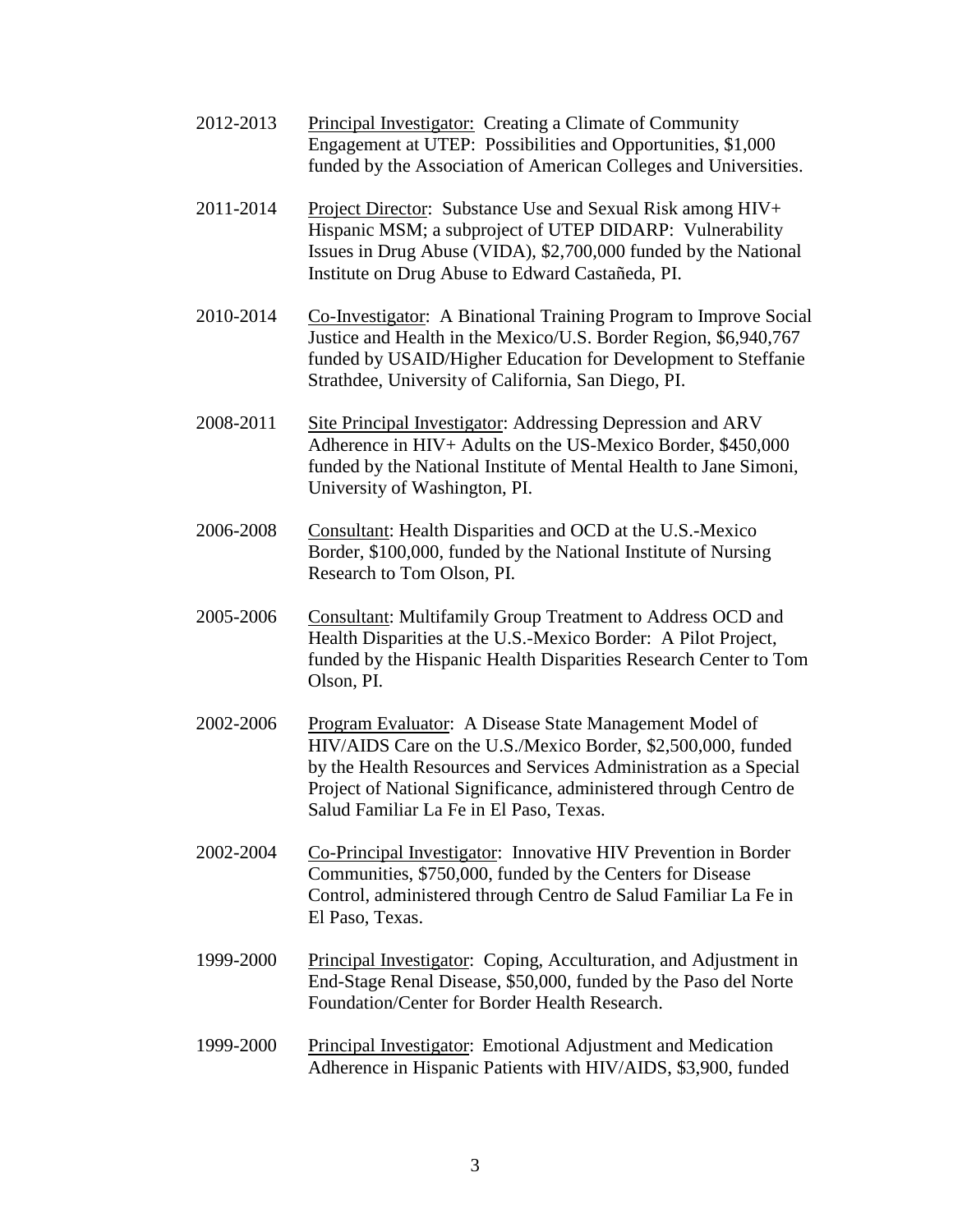by the University of Texas at El Paso University Research Institute.

1998-1999 Principal Investigator: Patient Adaptation in End-Stage Renal Disease: An Examination of Psychosocial Factors and Cultural Influences, \$4,350, funded by the University of Texas at El Paso University Research Institute.

## **Publications:**

- \* Denotes a graduate student from my laboratory.
- Valle Soto, H., Robles Montijo, S., Wiebe, J.S., Sánchez Sosa, J.J. (in press). Depresión y adherencia al medicamento antirretroviral: Efectos de una intervención conductual breve. *Psicología y Salud.*
- Sauceda, J.A.\*, Wiebe, J.S., Chan, K., Kutner, B.A., & Simoni, J.M. (2018). Acculturation, family cohesion, and mental health among Latinos living with HIV on the U.S.-Mexico Border. *Cultural Diversity and Ethnic Minority Psychology, 24*(3), 453-458. doi: 10.1037/cdp0000166
- Wiebe, J.S., & Martinez, A.M. (2017). Behavioral medicine. In A. Wenzel (Ed.) *The SAGE encyclopedia of abnormal and clinical psychology* (pp. 454- 456)*.* Thousand Oaks, CA: SAGE Publications, doi: 10.4135/9781483365817.n172.
- Kutner, B. A., Nelson, K. M., Simoni, J. M., Saucedo, J. A.\*, & Wiebe, J. S. (2017). Factors associated with sexual risk of HIV transmission among HIV-positive Latino men who have sex with men on the U.S.-Mexico border. *AIDS and Behavior*, *21*(3), 923-934. doi.org/10.1007/s10461-016- 1449-z.
- Sauceda, J.A.\*, Wiebe, J.S., & Simoni, J.M. (2016). Childhood sexual abuse in Latino MSM: Does resilience protect against nonadherence to ART? *Journal of Health Psychology, 21*(6), 1096-1106, doi: 10.1177/1359105314546341.
- Esparza, O.A.\*, Wiebe, J.S., & Quiñones, J. (2015). Simultaneous development of a multidimensional fatalism measure in English and Spanish. *Current Psychology,* doi: 10.1007/s12144-014-9272-z.
- Romero, D.H.\*, Morera, O.F., Wiebe, J.S. (2015). Assessing the Measurement Invariance of the Modern Homonegativity Scale. *Journal of Homosexuality, 62*(11), 1539-1559, doi: 10.1080/00918369.2015.1073034*.*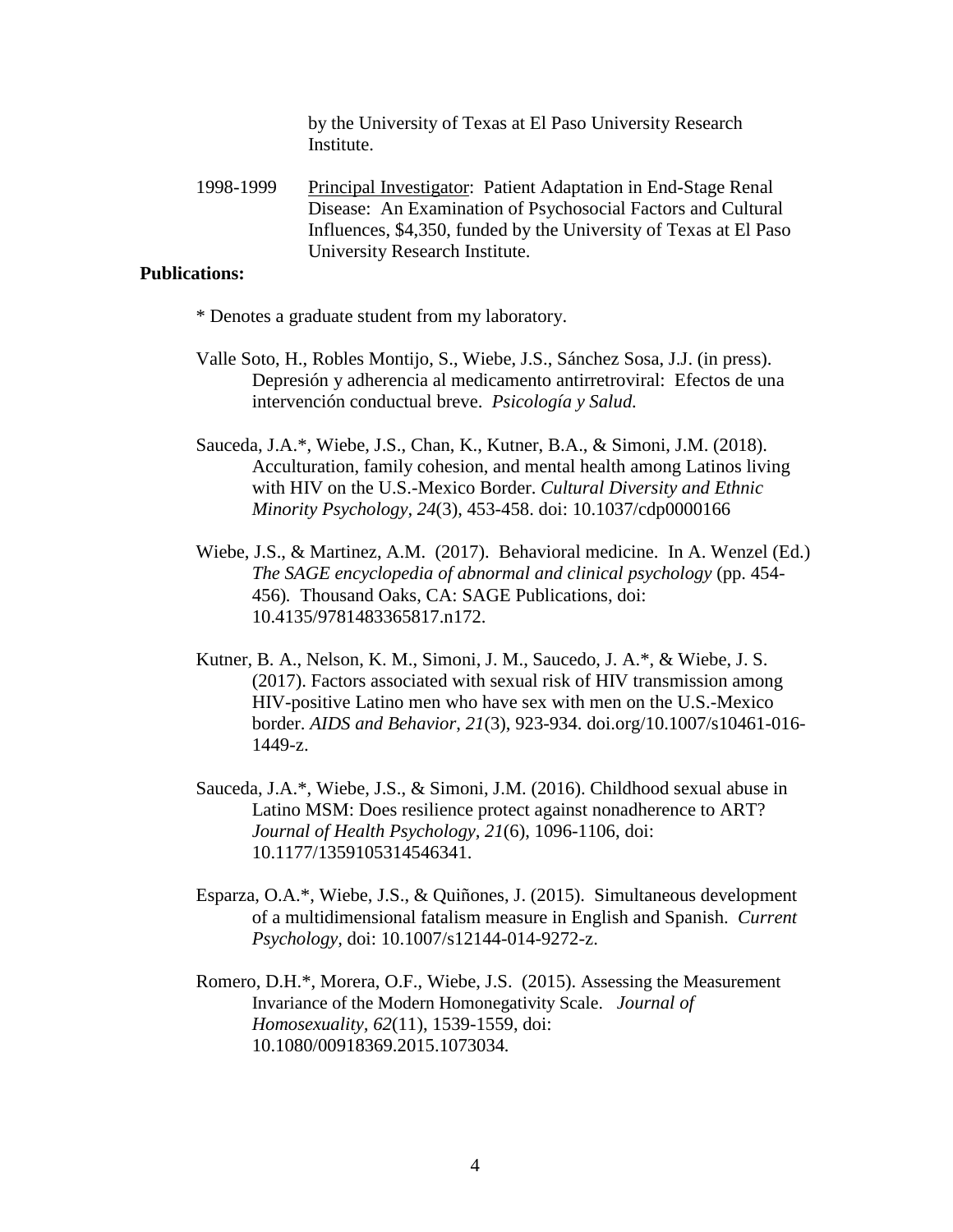- Johnson, C.J.\*, Wiebe, J.S., Morera, O.F. (2014). The Spanish version of the Mindful Attention Awareness Scale (MAAS): Measurement invariance and psychometric properties. *Mindfulness, 5*(5)*,* 552-565, doi: 10.1007/s12671-013-0210-1.
- Simoni, J.M., Wiebe, J.S., Sauceda, J.A.\*, Huh, D., Sanchez, G., Longoria, V., Bedoya, C.A., Safren, S.A. (2013). A preliminary RCT of CBT-AD for adherence and depression among HIV-positive Latinos on the U.S. – Mexico border: The Nuevo Día Study. *AIDS & Behavior, 17*(8), 2816- 2829, doi: 10.1007/s10461-013-0538-5.
- Sauceda, J.A.\*, Wiebe, J.S., Rao, D., Pearson, C.R., & Simoni, J.M. (2013). HIVrelated stigma and HIV disclosure among Latinos on the U.S.-Mexico border*.* In P. Liamputtong (Ed.), *Stigma, discrimination and living with HIV/AIDS: A cross-cultural perspective* (pp. 187-204). New York: Springer, doi:10.1007/978-94-007-6324-1\_11.
- Sauceda, J.A.\*, Loya, A.M., Sias, J.J., Taylor, T., Wiebe, J.S., & Rivera, J.O. (2012). Medication literacy in Spanish and English (MedLitRxSE): a psychometric evaluation of a new assessment tool. *Journal of the American Pharmacy Association, 52,* e231–e240, doi: 10.1331/JAPhA.2012.11264.
- Wiebe, J.S., Sauceda, J.A.,\* & Lara, C.\* (2012). Assessing mood disorders and suicidality in Hispanics. In L. Benuto (Ed.), *Guide to psychological assessment with Hispanics* (pp. 113-128). New York: Springer, doi: 10.1007/978-14614-4412-1\_8.
- Zogg, J.B., Woods, S.P., Sauceda, J.A.\*, Wiebe, J.S., & Simoni, J.M. (2012). The role of prospective memory in medication adherence: A critical review of an emerging literature. *Journal of Behavioral Medicine, 35*(1), 47-62, doi: 10.1007/s10865-011-9341-9.
- Lechuga, J.\*, & Wiebe, J.S. (2011). Culture and probability judgment accuracy: The influence of holistic reasoning. *Journal of Cross-Cultural Psychology, 42*(6), 1054-1065, doi: 10.1177/0022022111407914
- Anders, R., Olson, T., Robinson, K., Wiebe, J., DiGregorio, R., Solis, G., Bean, N., Albrechtsen, J., Ortiz, M. (2010). A health survey of a colonia located on the West Texas, US/Mexico border. *Journal of Immigrant and Minority Health 12*(3), 361-369*,* doi: 10.1007/s10903-008-9186-7.
- Lechuga, J.\* & Wiebe, J.S. (2009). Can language prime culture in Hispanics? The differential impact of self-construals in predicting intention to use a condom. *International Journal of Psychology, 44,* 468-476, doi: 10.1080/00207590902835710.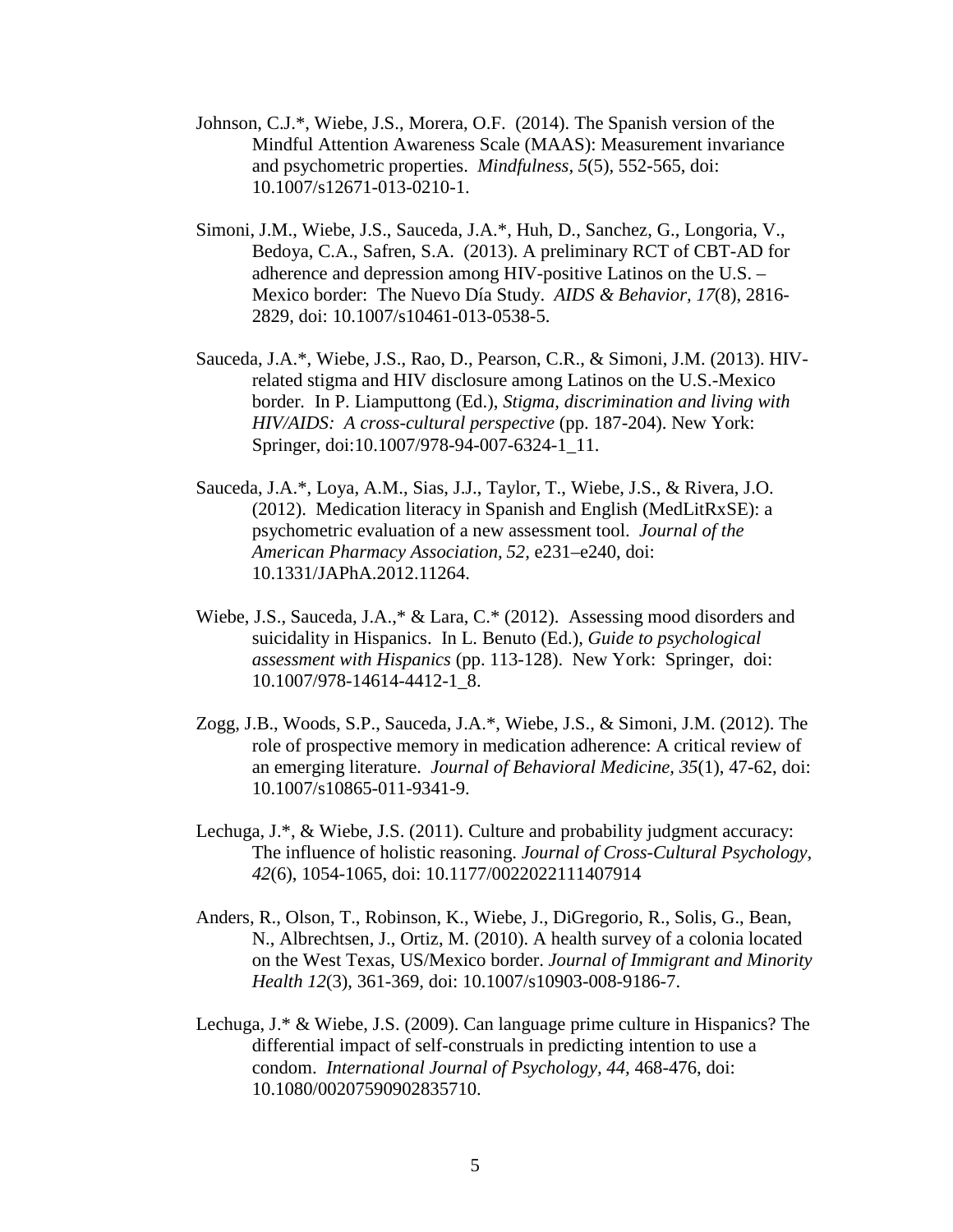- Schroder, K.E.E., Johnson, C.J.\*, & Wiebe, J.S. (2009). An event-level analysis of sexual risk behavior as a function of mood, alcohol consumption, and safer sex negotiation. *Archives of Sexual Behavior, 38,* 283-289, doi: 10.1007/s10508-007-9278-9.
- Longoria, V.\*, Wiebe, J.S., Jones, A. (2008). A nurse-based disease management model of HIV/AIDS care on the U.S./Mexico Border. In H. Curiel (Ed.), *Growing innovative care: Strategies for HIV/AIDS prevention and care along the U.S./Mexico Border.* Washington, D.C.: HRSA.
- Anders, R., Olson, T., Robinson, K, Wiebe, J., Sias, J., DiGregorio, R., Solis, G., Bean, N., Ortiz M. (2008). Diabetes prevalence and treatment adherence in residents living in a colonia located on the West Texas, US/Mexico Border. *Nursing and Health Sciences, 10,* 195-202, doi: 10.1111/j.1442- 2018.2008.00397.x.
- Schroder, K. E. E., Johnson, C.J.\*, & Wiebe, J.S. (2007). Interactive voice response technology applied to sexual behavior self-reports: A comparison of three methods. *AIDS & Behavior, 11*(2), 313-323, doi: 10.1007/s10461-006-9145-z.
- Wiebe, J.S., & Penley, J.A.\* (2005). A Psychometric Comparison of the Beck Depression Inventory-II in English and Spanish. *Psychological Assessment, 17*(4), 481-485, doi: 10.1037/1040-3590.17.4.481*.*
- Wiebe, J.S. (2004). Pessimistic explanatory style. In *The encyclopedia of health psychology.* New York: Kluwer, ISBN: 0-306-48336-x.
- Wiebe, J.S., & Johnson, C.J.\* (2004). Patient adherence. In *The encyclopedia of health psychology.* New York: Kluwer, ISBN: 0-306-48336-x.
- Penley, J.A.\*, Wiebe, J.S., & Nwosu, A. (2003). Psychometric properties of the Spanish Beck Depression Inventory-II in a medical sample. *Psychological Assessment, 15,* 569-577, doi: 10.1037/1040-3590.15.4.569*.*
- Penley, J.A.\*, Tomaka, J., & Wiebe, J.S. (2002). The association of coping with physical and mental health outcome: A meta-analytic review. *Journal of Behavioral Medicine, 25,* 551-603, doi: 10.1023/A:1020641400589.
- Christensen, A.J., Ehlers, S., Wiebe, J.S., Moran, P.J., Raichle, K., Ferneyhough, K., & Lawton, W.J. (2002). Patient personality and mortality: A fouryear prospective examination of chronic renal insufficiency*. Health Psychology, 21,* 315-320, doi: 10.1037/0278-6133.21.4.315.
- Christensen, A.J., Moran, P.J., Wiebe, J.S., Ehlers, S., & Lawton, W.J. (2002). Effect of a behavioral self-regulation intervention on patient adherence in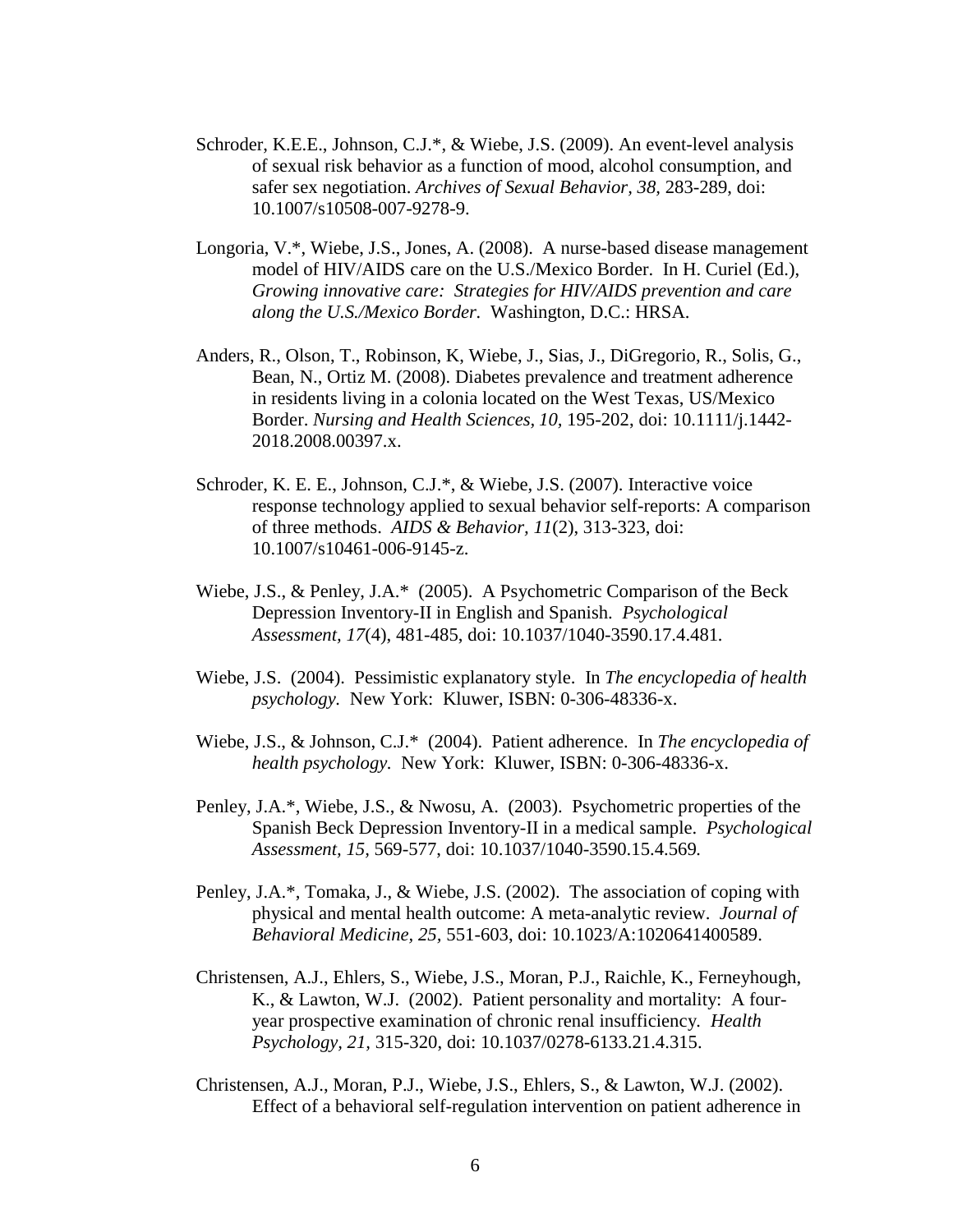hemodialysis. *Health Psychology, 21,* 393-397, doi: 10.1037/0278- 6133.21.4.393.

- Aikens, J. E., Reinecke, M. A., Pliskin, N. H., Wiebe, J. S., McCracken, L. M., Taylor, J. L. (1999). Assessing depressive symptoms in multiple sclerosis: Is it necessary to omit items from the original Beck Depression Inventory? *Journal of Behavioral Medicine, 22,* 127-142, doi: 10.1023/A:1018731415172.
- Christensen, A. J., Moran, P. J., & Wiebe, J. S. (1999). Assessment of irrational health beliefs: Relation to health practices and medical regimen adherence. *Health Psychology, 18,* 220-225, doi: 10.1037/0278-6133.18.2.169.
- Johnson, D. L., Wiebe, J. S., Gold, S. M., Andreason, N. C., Hichwa, R. D., Watkins, G. L., & Boles-Ponto, L. L. (1999). Biological bases of extraversion: A positron emission tomographical study. *American Journal of Psychiatry, 156,* 252-257, PMID: 9989562.
- Wiebe, J. S., & Christensen, A. J. (1997). Health beliefs, personality, and adherence in hemodialysis: An interactional perspective. *Annals of Behavioral Medicine, 19,* 30-35, doi: 10.1007/BF02883424.
- Christensen, A. J., Wiebe, J. S., & Lawton, W. J. (1997). Cynical hostility, powerful others control expectancies, and adherence in hemodialysis. *Psychosomatic Medicine, 59,* 307-312, PMID: 9178341.
- Wiebe, J. S., & Christensen, A. J. (1996). Patient adherence to chronic medical regimens: Personality and coping in context. *Journal of Personality, 64,* 815-835, doi: 10.1111/j.1467-6494.1996.tb00945.x.
- Christensen, A. J., Wiebe, J. S., Benotsch, E. G., & Lawton, W. J. (1996). Perceived health competence, health locus of control, and patient adherence in renal dialysis. *Cognitive Therapy and Research, 20,* 411- 421, doi: 10.1007/BF02228042.
- Christensen, A. J., Wiebe, J. S., Edwards, D. L., & Michels, J. D. (1996). Body consciousness, illness-related impairment and patient adherence in hemodialysis. *Journal of Consulting and Clinical Psychology, 64,* 147- 152, doi: 10.1037/0022-006X.64.1.147.
- Christensen, A. J., Edwards, D. L., Wiebe, J. S., Benotsch, E. G., Lubaroff, D. L., Andrews, M. J. (1996). Effect of verbal self-disclosure on natural killer cell activity: Moderating influence of cynical hostility. *Psychosomatic Medicine, 58,* 150-155, PMID: 8849632.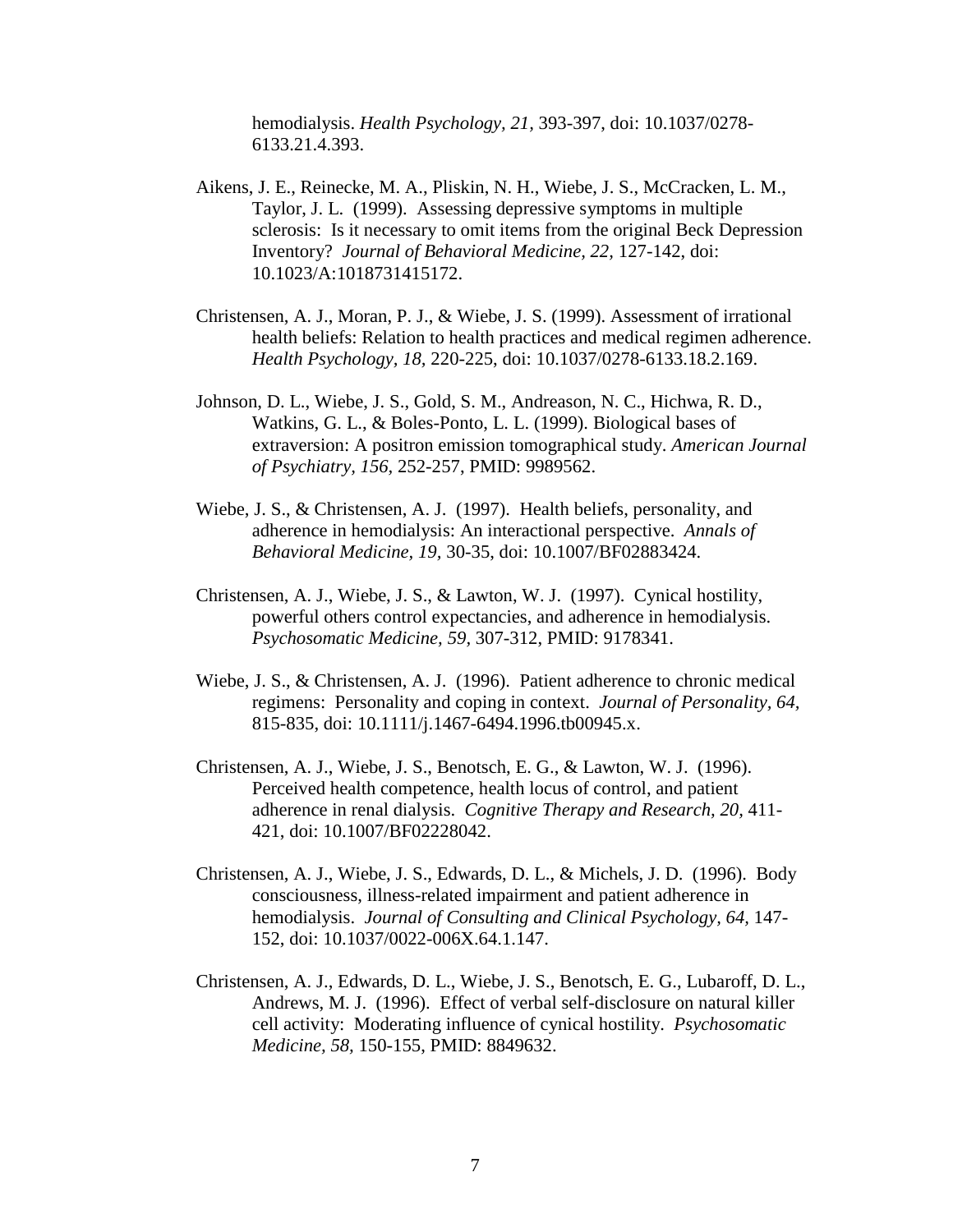- Christensen, A. J., Benotsch, E. G., Wiebe, J. S., & Lawton, W. J. (1995). Coping with treatment-related stress: Effects on patient adherence in hemodialysis. *Journal of Consulting and Clinical Psychology, 63,* 454- 459, doi: 10.1037/0022-006X.63.3.454.
- Christensen, A. J., Wiebe, J. S., Smith, T. W., & Turner, C. W. (1994). Predictors of survival among hemodialysis patients: Effect of perceived family support. *Health Psychology, 13,* 1-5, doi: 10.1037/0278- 6133.13.6.521.

## **Presentations:**

- \* Denotes a graduate student from my laboratory.
- † Denotes an undergraduate student from my laboratory.
- Wiebe, J.S., Ford, S., Meade, C.D., & Morera, O.M. (2014, April). *Assessment strategies and methodologies for research with diverse populations: Translations and transcreations.* Symposium presented at the annual meeting of the Society of Behavioral Medicine, Philadelphia, PA.
- Kutner, B. A., Wiebe, J. S., Sauceda, J. A. \*, Nelson, K. M., Yang, J., & Simoni, J. M. (2013, September). *Sexual risk behavior among Latino MSM living with HIV along the U.S.-Mexico border.* Poster presented at the United States Conference on AIDS, New Orleans, LA.
- Bedoya, C.A., Wiebe, J.S., Castro, F.G., & Lechuga, J. (2013, April). *Adapting evidence-based interventions for Latino medical populations: Theoretical and applied considerations.* Symposium presented at the annual meeting of the Society of Behavioral Medicine, San Francisco, CA.
- Dueñas, S.A. † , Wiebe, J.S., & Sauceda, J.A.\* (2013, April). *Acculturation moderates the association between physical functioning and depression in Latinos living with HIV.* Poster presented at the annual meeting of the Society of Behavioral Medicine, San Francisco, CA.
- Lara, C.\*, Garcia, J. † , Wiebe, J.S., & Simoni, J.M. (2013, April). *Mental health as a function of religious and spiritual beliefs in HIV+ Latino men who have sex with men.* Poster presented at the annual meeting of the Society of Behavioral Medicine, San Francisco, CA.
- Khonyakina, O. † , Sauceda, J.A. \*, & Wiebe, J.S. (2013, April). *Neuroticism moderates the association between perceived HIV-related stigma and depression in Latino men who have sex with men (MSM) living with HIV/AIDS.* Poster presented at the annual meeting of the Society of Behavioral Medicine, San Francisco, CA.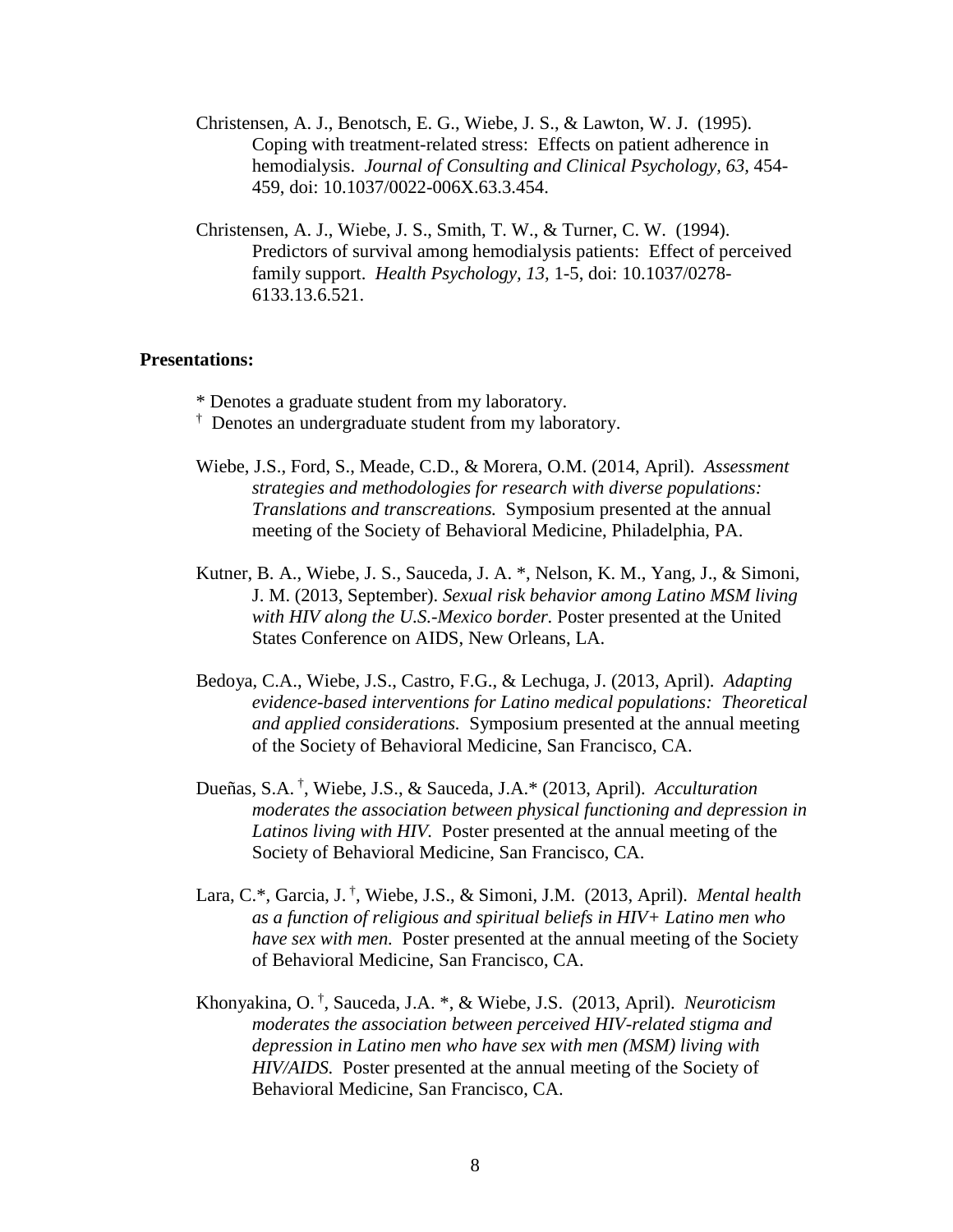- Sauceda, J.A.\*, Wiebe, J.S., & Castro, F.G. (2013, April). *Pain as a function of depression, childhood sexual abuse, and resilience in HIV+ Latino men who have sex with men.* Poster presented at the annual meeting of the Society of Behavioral Medicine, San Francisco, CA.
- Bedoya, C.A., Wiebe, J.S., Castro, F.G., & Rodriguez, V.M. (2012, April). *Adaptation of evidence-based interventions for Latino medical populations: Strategies, lessons learned and future directions.*  Symposium presented at the annual meeting of the Society of Behavioral Medicine, New Orleans, LA.
- Lara, C.\*, Wiebe, J.S., Sauceda, J.A.\*, & Simoni, J.M. (2012, April). *Anxiety mediates the association between family conflict and adherence in Latinos living with HIV/AIDS.* Citation poster presented at the annual meeting of the Society of Behavioral Medicine, New Orleans, LA.
- Pando, M.<sup>†</sup>, Wiebe, J.S., Sauceda, J.A.\*, & Simoni, J.M. (2012, April). *Treatment adherence self-efficacy mediates the association between disclosure concerns and medication nonadherence in people living with HIV/AIDS.* Poster presented at the annual meeting of the Society of Behavioral Medicine, New Orleans, LA.
- Rodriguez, T. † , Wiebe, J.S., Sauceda, J.A.\*, & Simoni, J.M. (2012, April). *Adherence and treatment self-efficacy in Latinos living with HIV/AIDS on the U.S.-Mexico border.* Paper presented at the annual meeting of the Society of Behavioral Medicine, New Orleans, LA.
- Villareal Ramos, C.† , Wiebe, J.S., Sauceda, J.A.\*, & Simoni, J.M. (2012, April). *Internalized HIV Stigma, Internalized Homophobia, and Depression among Latino MSM Living with HIV.* Citation paper presented at the annual meeting of the Society of Behavioral Medicine, New Orleans, LA.
- Lara, C. † , Sauceda, J.A. \*, Wiebe, J.S., & Simoni, J.M. (2011, May). *Fatalism, acculturation, and adherence in HIV+ Latinos on the U.S.-Mexico Border.* Poster presented at the annual meeting of the International Association of Physicians in AIDS Care, Miami, FL.
- Armendariz, J.<sup>†</sup>, Wiebe, J.S., Sauceda, J.A.\*, & Simoni, J.M. (2011, April). *Acculturation and post-traumatic stress symptoms in Latinos living with HIV/AIDS.* Poster presented at the annual meeting of the Society of Behavioral Medicine, Washington, D.C.
- Rodriquez, T.<sup>†</sup>, Sauceda, J.A.\*, Wiebe, J.S., & Simoni, J.M. (2011, April). *Acculturation, alcohol, and health outcomes in Latinos living with HIV/AIDS on the U.S./Mexico border.* Paper presented at the annual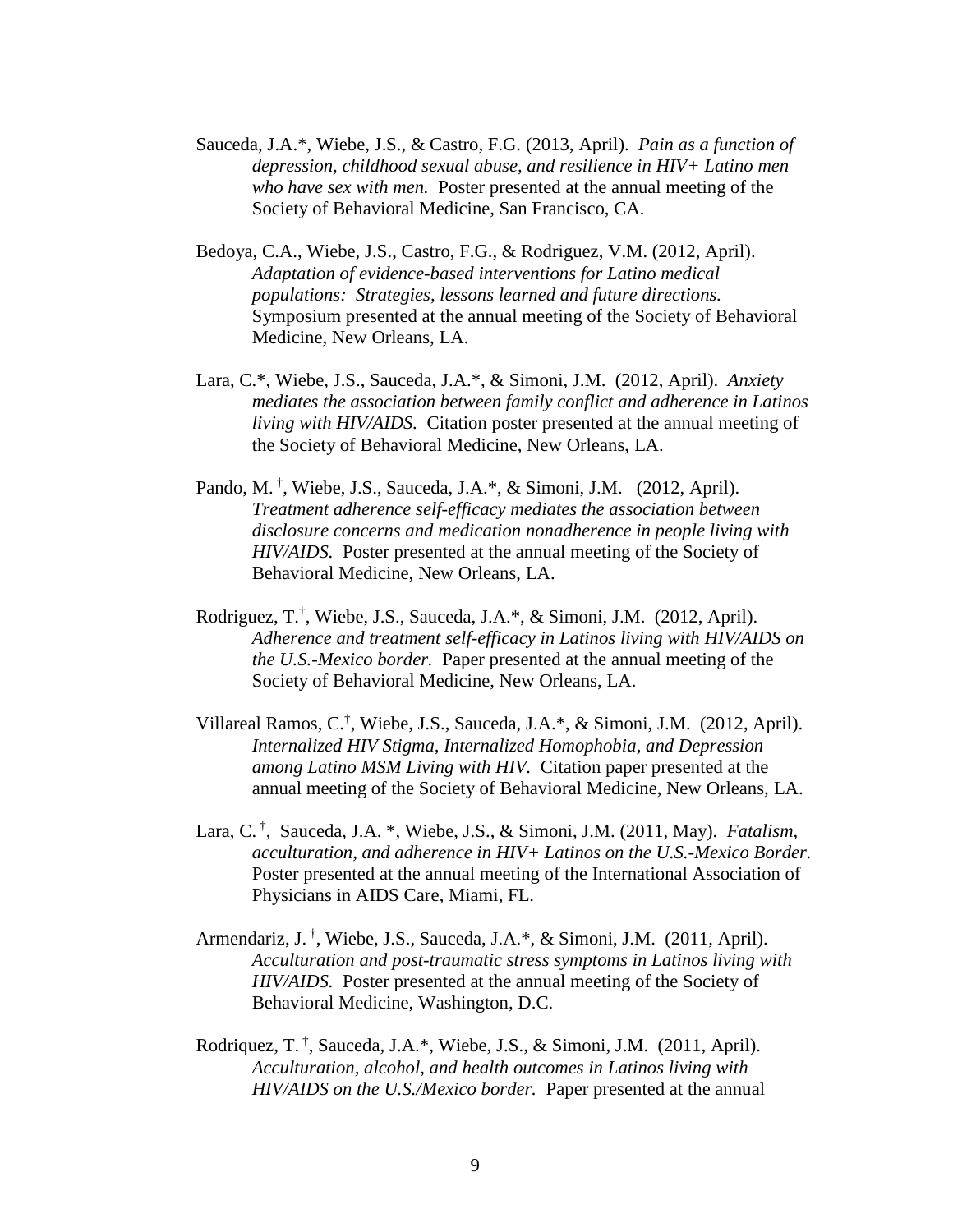meeting of the Society of Behavioral Medicine, Washington, D.C.

- Sauceda, J.A.\*, Herring, D.R., Wiebe, J.S., & Crites, S.L. (2011, April) *Reconceptualizing attitudes towards people living with HIV and their effect on HIV-related stigma.* Poster presented at the annual meeting of the Society of Behavioral Medicine, Washington, D.C.
- Sauceda, J.A.\*, Wiebe, J.S., & Simoni, J.M. (2011, April). *Disclosure of HIV positive serostatus as a function of attitudes and internalized HIV stigma in Latinos on the U.S.-Mexico border.* Poster presented at the annual meeting of the Society of Behavioral Medicine, Washington, D.C.
- Simoni, J.M., Sauceda, J.A.\*, Wiebe, J.S., Longoria, V.\*, Sanchez, G., Safren, S., Organista, K., Bedoya, A., & Strathdee, S. (2010, May). *Adapting a cognitive-behavioral therapy program for depression and adherence among Spanish-speaking Latinos living with HIV.* Poster presented at the annual meeting of the International Association of Physicians in AIDS Care, Miami, FL.
- Zogg, J.B., Woods, S.P., Sauceda, J.A.\*, Wiebe, J.S., & Simoni, J.M. (2010, May). *The role of prospective memory in medication adherence: A critical review of an emerging literature.* Poster presented at the annual meeting of the International Association of Physicians in AIDS Care, Miami, FL.
- Lee, H.S.\*, & Wiebe, J.S. (2010, March). *Reinforcement Sensitivity Theory and college student drinking.* Poster presented at the annual meeting of the Society of Behavioral Medicine, Seattle, WA.
- Lee, H.S.\*, & Wiebe, J.S. (2010, March). *Urge to drink in college students as a function of reinforcement sensitivity and behavioral contingencies.*  Poster presented at the annual meeting of the Society of Behavioral Medicine, Seattle, WA.
- Sauceda, J.A.\*, Wiebe, J.S., Simoni, J.M., Longoria, V.\*, Shedlin, M.G., Yard, S., Khalsa, A.M., & Martin, E.\* (2010, March). *Experiences of Spanishspeaking persons living with HIV on the US-Mexico Border.* Poster presented at the annual meeting of the Society of Behavioral Medicine, Seattle, WA.
- Lee, H.S.\*, Esparza, O.A.\*, Johnson, C.J.\*, & Wiebe, J.S. (2008, August). *Assessment of depressive symptoms in Hispanics with HIV/AIDS.* Poster presented at the annual meeting of the American Psychological Association, Boston, MA.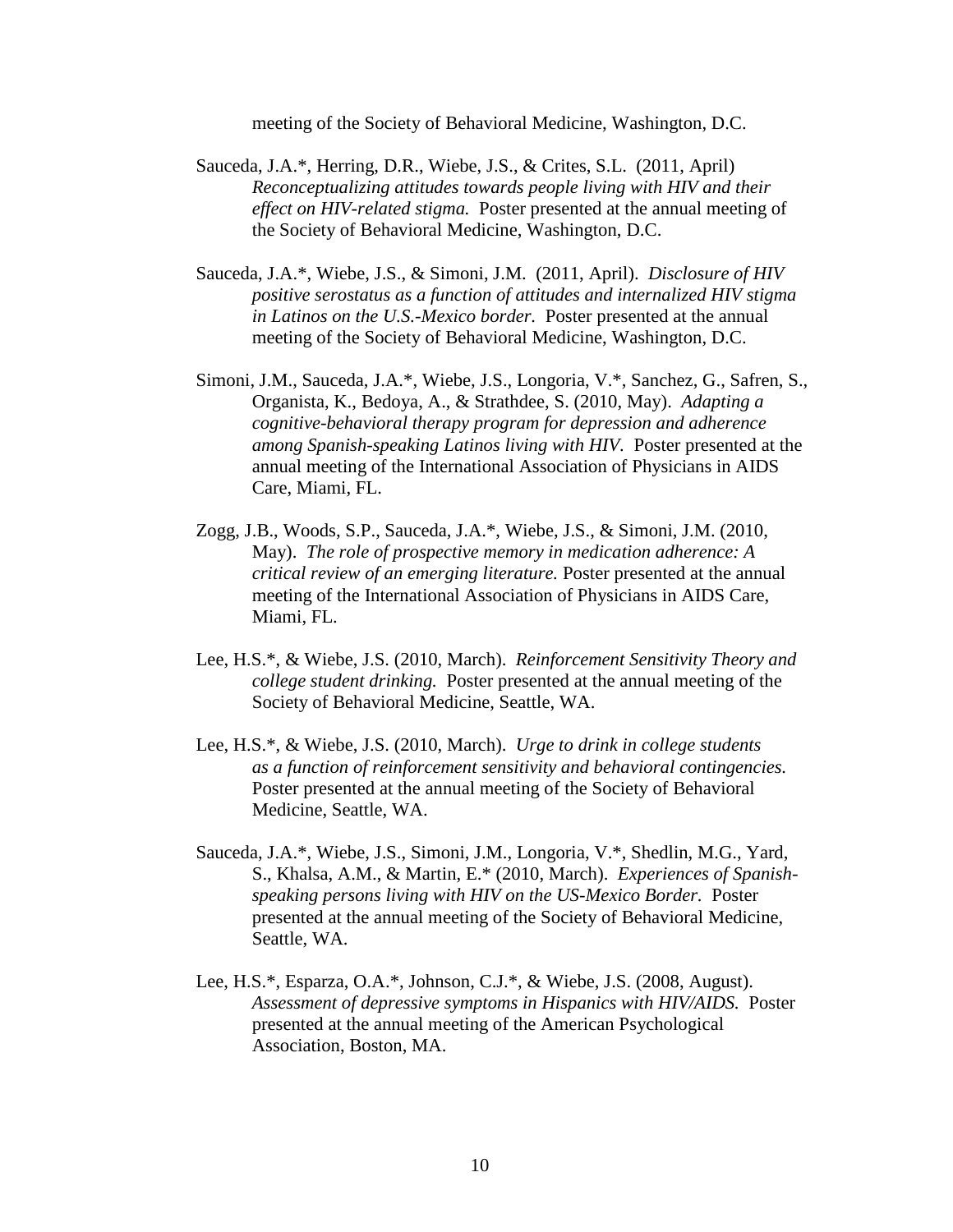- Esparza, O.A.\*, & Wiebe, J.S. (2008, March). *Development of a multidimensional fatalism measure.* Poster presented at the annual meeting of the Society of Behavioral Medicine, San Diego, CA.
- Lee, H.S.\*, Esparza, O.A.\*, Johnson, C.J.\*, & Wiebe, J.S. (2008, March). *Longitudinal relationship between depressive symptoms and immune status in HIV/AIDS.* Poster presented at the annual meeting of the Society of Behavioral Medicine, San Diego, CA.
- Johnson, C.J.\*, Wiebe, J.S., Morera, O.F., & Heckman, T.G. (2007, November). *Assessing mindfulness in English and Spanish with the mindful attention awareness scale: Measurement invariance and construct validity.* Poster presented at the annual meeting of the Association for Behavioral and Cognitive Therapies, Philadelphia, PA.
- Lechuga, J.\*, & Wiebe, J. (2007, March). *The influence of priming culture on intentions to use a condom.* Poster presented at the annual meeting of the Society of Behavioral Medicine, Washington, D.C.
- Johnson, C.\*, Schroder, K.E., & Wiebe, J.S. (2006, March). *Measuring condom use intentions using the Scenarios Condom Use Intentions Scale.* Poster presented at the annual meeting of the Society of Behavioral Medicine, San Francisco, CA*.*
- Wiebe, J.S., Jones, A., & Rosenthal, S. (2005, April). *Rapid HIV testing and counseling in nontraditional settings on the U.S./Mexico Border.* Paper presented at the 2005 National HIV Prevention Conference, Atlanta, GA.
- Esparza, O.A.\*, & Wiebe, J.S. (2005, April). *The structure of fatalism and its association with health behaviors and outcomes.* Poster presented at the annual meeting of the Society of Behavioral Medicine, Boston, MA.
- Lechuga, J.\*, & Wiebe, J.S. (2005, April). *Measurement of acculturation in Hispanics.* Paper presented at the annual meeting of the Society of Behavioral Medicine, Boston, MA.
- Johnson, C.J.\*, & Wiebe, J.S. (2005, April). *Highly active antiretroviral therapy and neuropsychological impairment in HIV-positive individuals: A systematic review and meta-analysis.* Poster presented at the annual meeting of the Society of Behavioral Medicine, Boston, MA.
- Schroder, K.E.E., Johnson, C.J.\*, Wiebe, J.S., & Miller, B.L. (2005, April). *Predicting daily sexual risk behavior among Hispanic students.* Poster presented at the annual meeting of the Society of Behavioral Medicine, Boston, MA.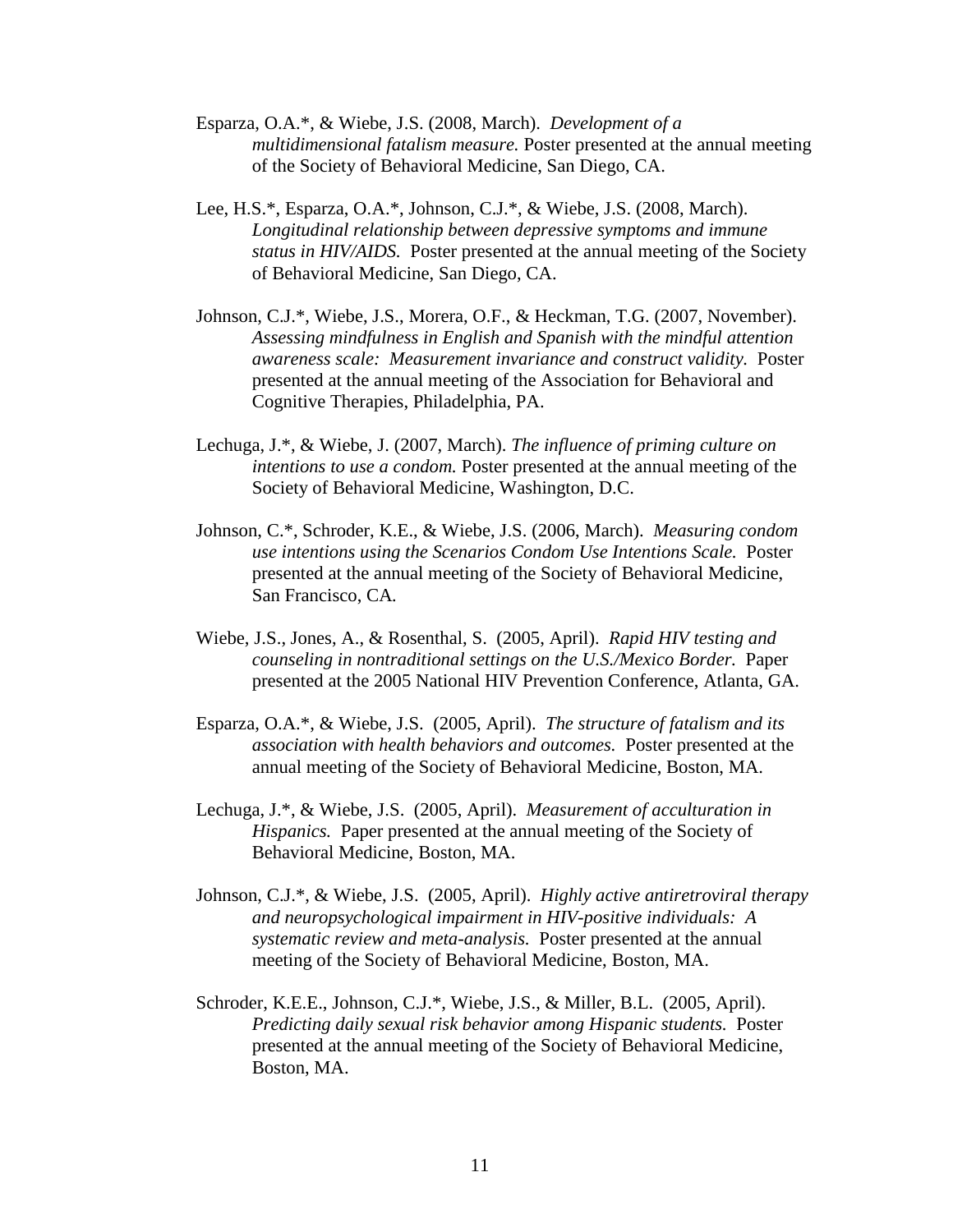- Schroder, K.E.E., Johnson, C.J.\*, & Wiebe, J.S. (2005, April). *Interactive voice response technology applied to sexual behavior self-reports: A comparison of three methods.* Poster presented at the annual meeting of the Society of Behavioral Medicine, Boston, MA.
- Wiebe, J.S., Marin, E.\*, & Jones, A. (2004, April). *Barriers to HIV testing in previously untested at-risk individuals on the U.S./Mexico Border.* Poster presented at the annual meeting of the Society of Behavioral Medicine, Baltimore, MD.
- Wiebe, J.S., & Jones, A. (2003, November) *Mental health needs of individuals living with HIV on the U.S./Mexico Border.* Paper presented at the annual meeting of the American Public Health Association, San Francisco, CA.
- Wiebe, J.S., Penley, J.A.\*, & Zuverza, V.† (2003, April). *Examining somatization of depression as a function of acculturation and ethnicity.* Poster presented at the annual meeting of the Society of Behavioral Medicine, Salt Lake City, UT.
- Johnson, C.J.\*, & Wiebe, J.S. (2003, April). *Self-reported adherence to HIV antiretroviral medication in a sample of Hispanics living with HIV.* Poster presented at the annual meeting of the Society of Behavioral Medicine, Salt Lake City, UT.
- Longoria, V.\*, Wiebe, J.S., & Meza, A. (2003, April). *The development and validation of a bilingual measure of HIV and AIDS-related knowledge in people living with HIV.* Poster presented at the annual meeting of the Society of Behavioral Medicine, Salt Lake City, UT.
- Penley, J.A.\*, Wiebe, J.S., Nwosu, A. (2002, April). *Psychometric characteristics of the Beck Depression Inventory – II in Hispanic patients with chronic illness.* Poster presented at the annual meeting of the Society of Behavioral Medicine, Washington, D.C.
- Johnson, C.J.\*, & Wiebe, J.S. (2002, April). *Psychometric evaluation of the Spanish version of the Beck Depression Inventory – II in HIV-positive patients.* Poster presented at the annual meeting of the Society of Behavioral Medicine, Washington, D.C.
- Hernandez, D.V.\*, Penley, J.A.\* & Wiebe, J.S. (2002, April). *A comparison of clinical and actuarial ratings of patient health.* Poster presented at the annual meeting of the Society of Behavioral Medicine, Washington, D.C.
- Wiebe, J.S., Cantu, Y., Martinez, L., Aranda-Naranjo, B. (2001, November). *Innovative HIV/AIDS care along the U.S./Mexico border: The HRSA*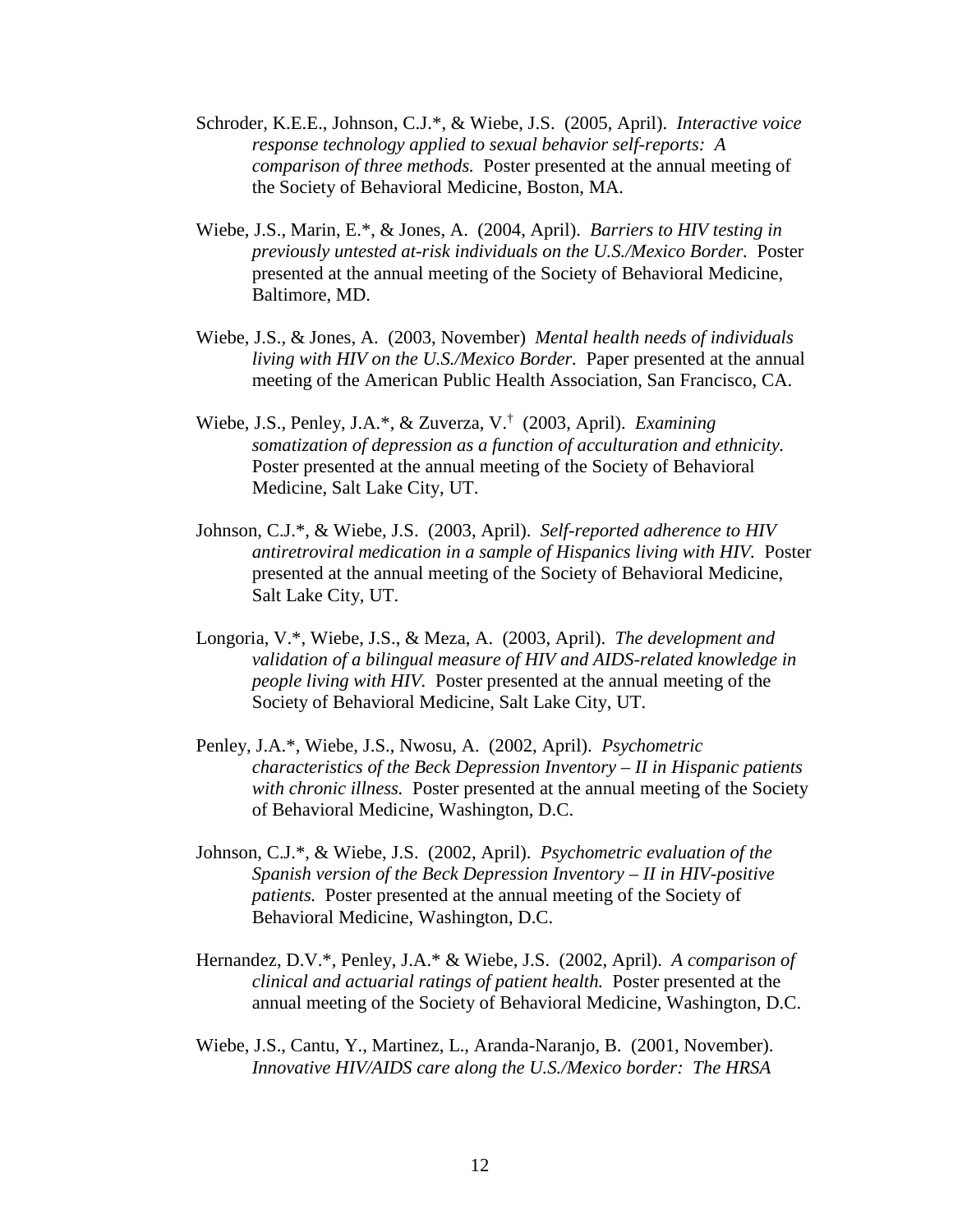*SPNS initiative.* Paper presented at the meeting of the Texas/Mexico Border Health Coordination Office, El Paso, TX.

- Wiebe, J.S., & Stewart, R. (2001, May). *A disease state management model of HIV/AIDS care on the U.S./Mexico Border.* Paper presented at the annual meeting of the U.S. – Mexico Border Health Association, Las Cruces, NM.
- Johnson, C.J.\*, Wiebe, J.S., & Penley, J.A.\* (2001, March). *Self-reported sexual risk taking behavior in Hispanics as a function of acculturation, gender, and sensation seeking.* Paper presented at the annual meeting of the Society of Behavioral Medicine, Seattle, WA.
- Marín, E. † , Penley, J.A.\*, Wiebe, J.S., & Nwosu, A. (2001, March). *Testing the inter-rater reliability of a coping interview.* Poster presented at the annual meeting of the Society of Behavioral Medicine, Seattle, WA.
- Penley, J.A.\*, Wiebe, J.S., & Nwosu, A. (2001, March). *Correspondence between self-report and clinical indices of adherence in end-stage renal disease.* Poster presented at the annual meeting of the Society of Behavioral Medicine, Seattle, WA.
- Wiebe, J.S., Penley, J.A.\*, & Nwosu, A. (2001, March). *Neuroticism, physical health, and death anxiety in hemodialysis patients.* Poster presented at the annual meeting of the Society of Behavioral Medicine, Seattle, WA.
- Penley, J.A.\*, Wiebe, J.S., Nwosu, A., & Raudales, F. (2000, April). *Conscientiousness moderates the association between active coping and psychological adjustment in hemodialysis patients.* Paper presented at the annual meeting of the Society of Behavioral Medicine, Nashville, TN.
- Wiebe, J.S., Penley, J.A.\*, Nwosu, A., & Raudales, F. (2000, April). *Acculturation and coping in end-stage renal disease.* Poster session presented at the annual meeting of the Society of Behavioral Medicine, Nashville, TN.
- Wiebe, J.S., Morera, O.F., Hubbard, B.V., & Fan, J.\* (2000, April). *Depression and comorbid personality disorder: Using Cox Regression to model attrition from psychotherapy.* Poster session presented at the annual meeting of the Midwestern Psychological Association.
- Wiebe, J. S., & Christensen, A. J. (1999, March). *Hopelessness depression and end-stage renal disease.* Poster session presented at the annual meeting of the Society of Behavioral Medicine, San Diego, CA.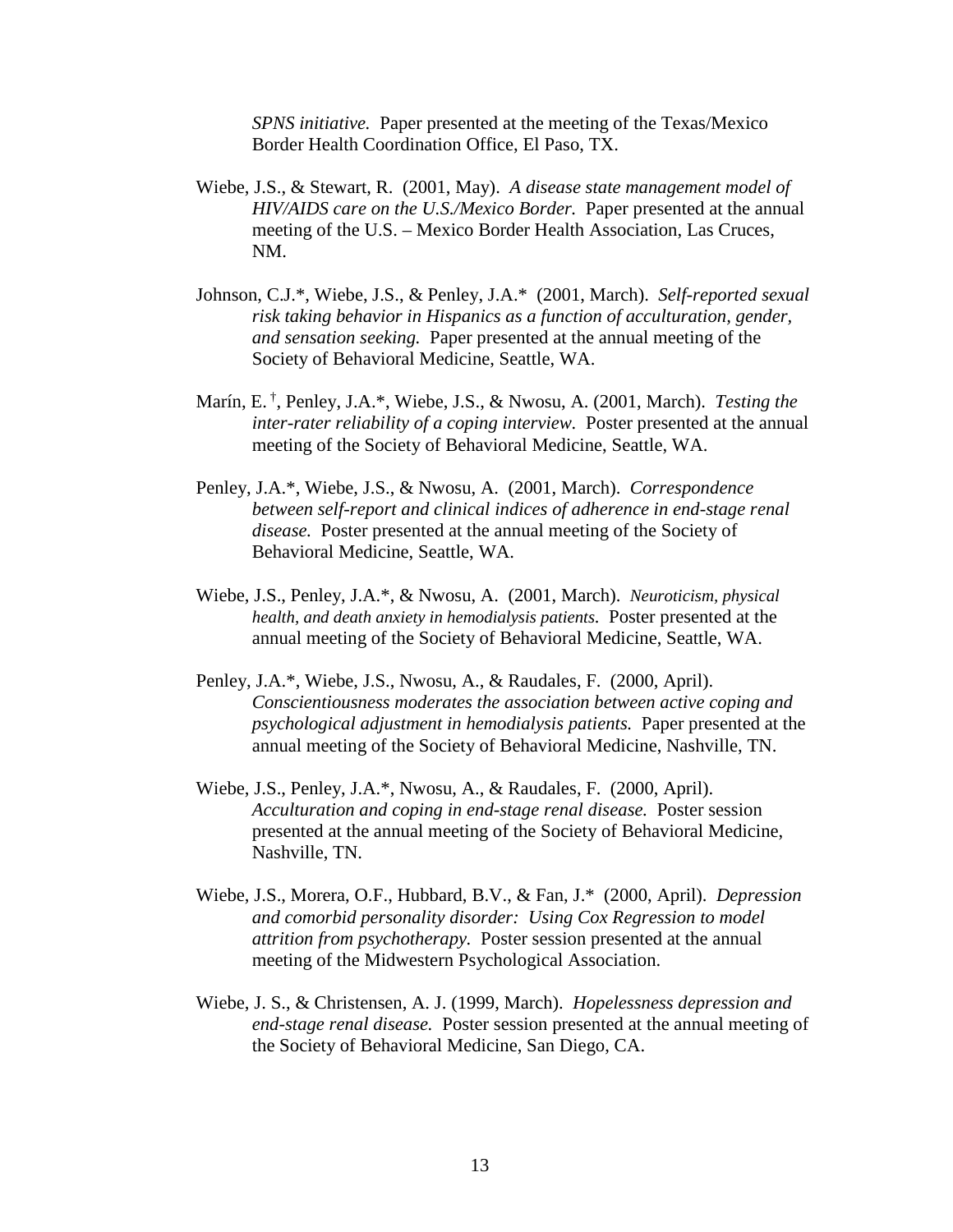- Moran, P. J., Christensen, A. J., & Wiebe, J. S. (1998, April). *Assessment of irrational health beliefs: Relation to health practices and medical regimen adherence.* Poster session presented at the annual meeting of the Society of Behavioral Medicine, New Orleans, LA.
- Christensen, A. J., Lawton, W. J., Edwards, D. L., & Wiebe, J. S. (1997, November). *Behavioral modification of fluid intake in nonadherent hemodialysis patients.* Paper presented at the annual meeting of the American Society of Nephrology, San Antonio, TX.
- Wiebe, J. S., & Christensen, A. J. (1997, April). *A health-specific measure of attributional style: The Health Attributional Style Questionnaire.* Poster session presented at the annual meeting of the Society of Behavioral Medicine, San Francisco, CA.
- Longley, S., Lutgendorf, S., Watson, D., Harvey, J., Wiebe, J. S., Marks, G. R., & LaVelle, M. (1997, April). *Personality, coping, and psychological distress in older adults.* Poster session presented at the annual meeting of the Society of Behavioral Medicine, San Francisco, CA.
- Wiebe, J. S., & Christensen, A. J. (1996, April). *Personality, health beliefs, and compliance in hemodialysis: An interactional perspective.* Poster session presented at the annual meeting of the Society of Behavioral Medicine, Washington, D.C.
- Wiebe, J. S., Christensen, A. J., Edwards, D. L., & Michels, J. D. (1995, April). *Body consciousness, illness-related impairment, and regimen adherence in hemodialysis patients.* Poster session presented at the annual meeting of the Society of Behavioral Medicine, San Diego, CA.
- Christensen, A. J., Benotsch, E. G., & Wiebe, J. S. (1995, April). *Coping with treatment-related stress: Effects on patient adherence in hemodialysis.* Poster session presented at the annual meeting of the Society of Behavioral Medicine, San Diego, CA.
- Edwards, D. L., Wiebe, J. S., Christensen, A. J., Benotsch, E. G., Lubaroff, D. M., & Andrews, M. J. (1995, April). *Cynical hostility as a moderating factor in the effect of self-disclosure on immune function.* Paper presented at the annual meeting of the Society of Behavioral Medicine, San Diego, CA.
- Christensen, A. J., & Wiebe, J. S. (1994, April). *Psychosocial predictors of survival among renal dialysis patients.* Poster session presented at the annual meeting of the Society of Behavioral Medicine, Boston, MA.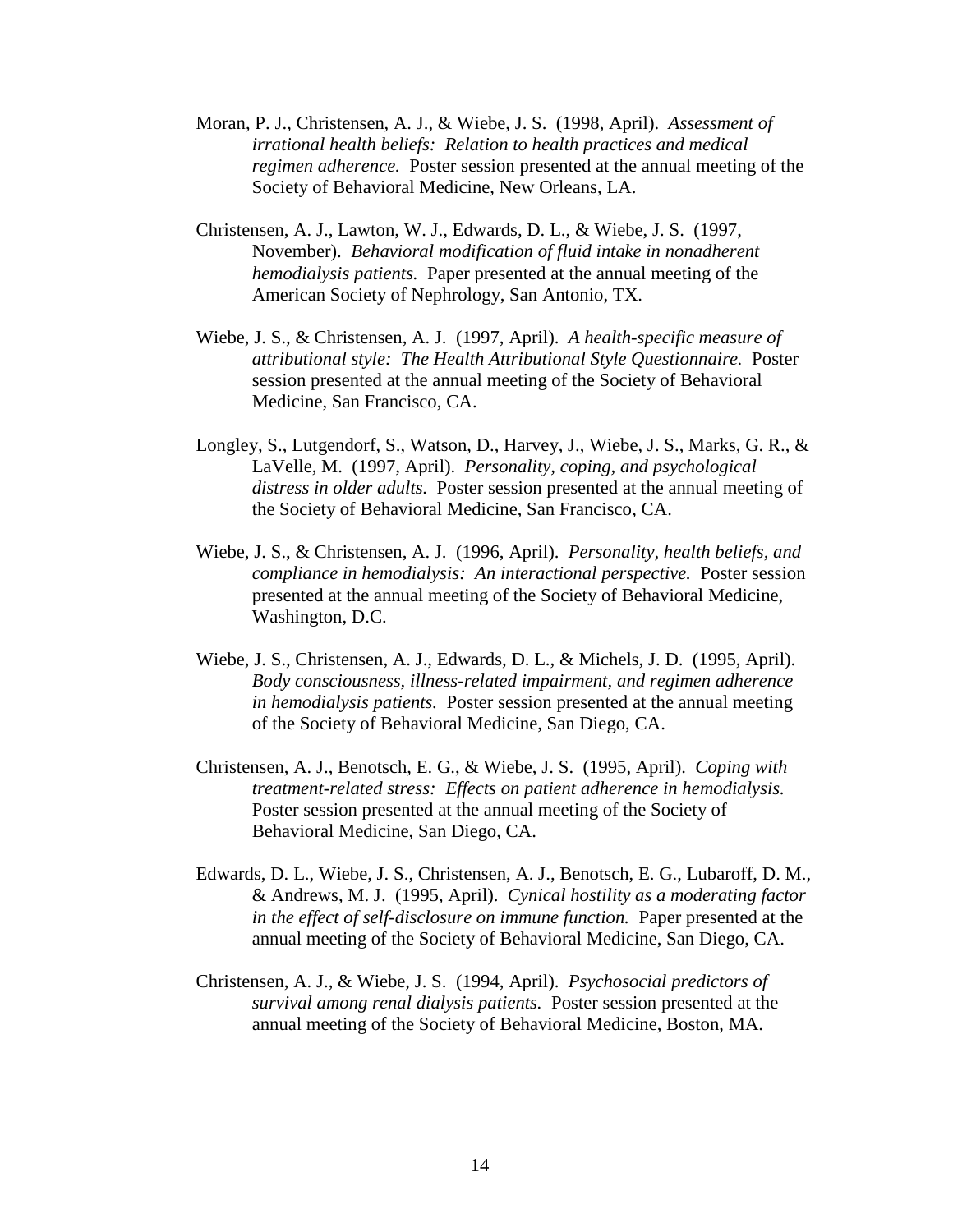## **Teaching Experience:**

Lower-Level Undergraduate Courses Introduction to Psychology Psychology of Human Sexuality

Upper-Level Undergraduate Courses: Introduction to Clinical Psychology Psychological Testing Health Psychology Research Methods in the Health Sciences

Graduate Courses: Seminar in Personality Assessment Seminar in Intellectual and Neuropsychological Assessment

## **Clinical Experience:**

| 2012-2018    | <b>Project Director</b>                                                                                                                                                                                                                                                                                                                                                                                                                    |
|--------------|--------------------------------------------------------------------------------------------------------------------------------------------------------------------------------------------------------------------------------------------------------------------------------------------------------------------------------------------------------------------------------------------------------------------------------------------|
|              | El Paso Psychology Internship Consortium                                                                                                                                                                                                                                                                                                                                                                                                   |
|              | Initiation, organization, and procurement of funding for a multi-<br>agency predoctoral psychology internship consortium directed<br>toward training bilingual, multicultural psychologists to serve the<br>U.S.-Mexico border region. The El Paso Psychology Internship<br>Consortium is a member of the Association of Psychology<br>Postdoctoral and Internship Centers and is accredited by the<br>American Psychological Association. |
| 2002-present | Clinical Health Psychologist<br>University of Texas at El Paso Department of Psychology                                                                                                                                                                                                                                                                                                                                                    |
|              | Development and supervision of community-based clinical health<br>psychology practicum experiences for graduate students.                                                                                                                                                                                                                                                                                                                  |
| 1997-1998    | Psychology Intern<br>University of Chicago Medical Center, Department of Psychiatry<br>(Behavioral Medicine specialization)                                                                                                                                                                                                                                                                                                                |
|              | Maintenance of adult outpatient psychiatry caseload and<br>completion of major rotations in Adult Neuropsychology, Primary<br>Care, Pain Management, and Consultation-Liaison Psychiatry.                                                                                                                                                                                                                                                  |
| 1996 - 1997  | Psychology Extern<br>University of Iowa Hospital and Clinics, Department of Psychiatry,<br><b>Outpatient Clinic</b>                                                                                                                                                                                                                                                                                                                        |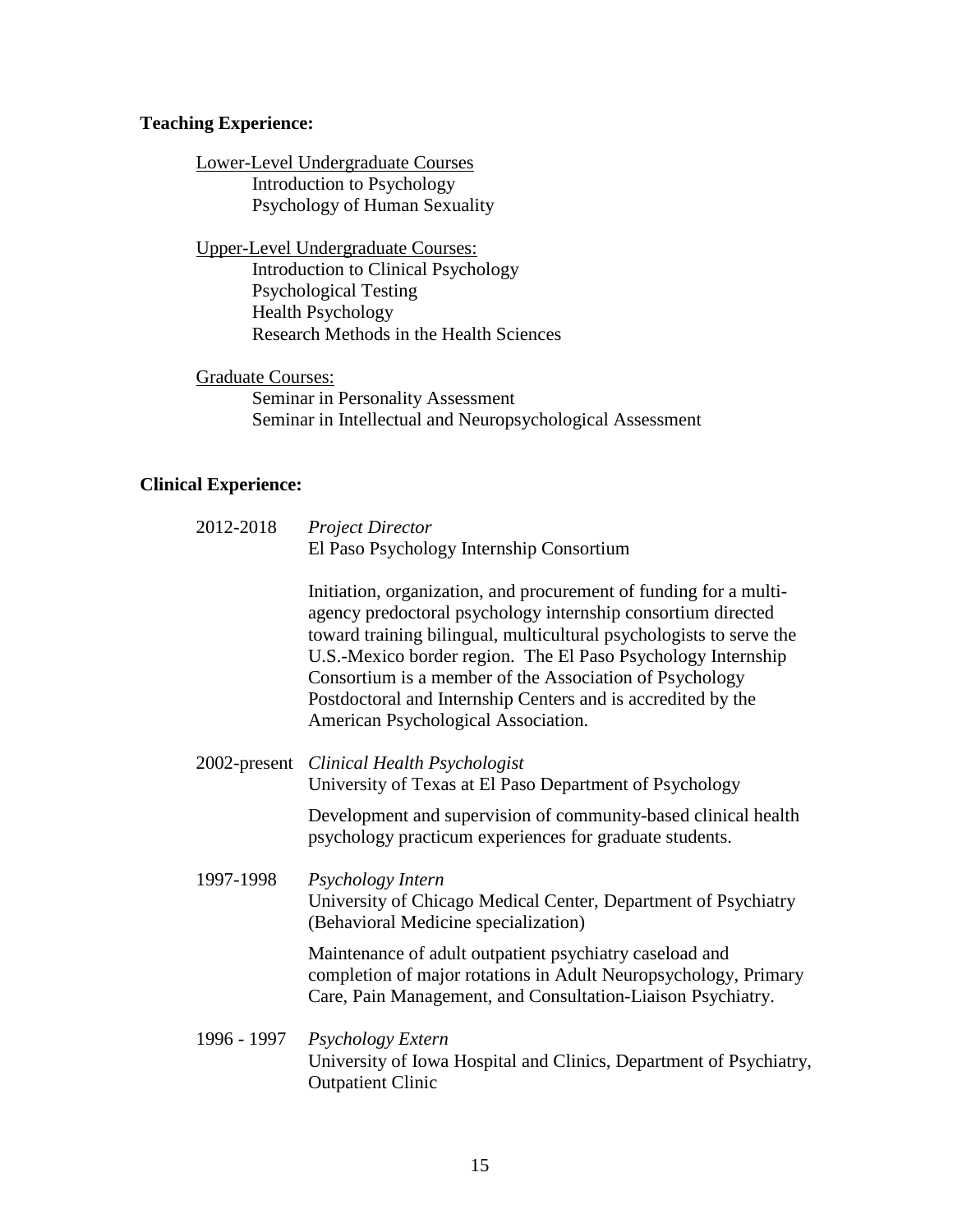Cognitive-behavioral and psychodynamic psychotherapy in an outpatient psychiatry clinic; weekly individual and small group supervision; training in interpersonal psychotherapy for depression; participation in large-scale therapy outcome studies.

1996 - 1997 *Psychology Extern* Iowa City Veterans Administration Medical Center, Psychology Service

> Neuropsychological assessment of outpatients; report writing; consultation; weekly individual supervision.

1996 - 1997 *Support Group Coordinator* American Diabetes Association of Johnson County, Diabetes Support Group

> Implementation of supportive and psychoeducational program for diabetic adults.

1996 - 1997 *Research Assistant* University of Iowa Hospitals and Clinics, Hemodialysis Unit and Mercy Medical Center (Cedar Rapids, Iowa), Hemodialysis Unit

> Behavioral group co-therapy with hemodialysis patients, directed toward increasing compliance with medical treatment regimens; program evaluation.

1995 - 1997 *Psychology Consultant/Liaison Extern* University of Iowa Hospitals and Clinics, Department of Internal Medicine, Division of Nephrology.

> Assessment, consultation, neuropsychological screening and brief psychotherapy with outpatients and medical inpatients suffering from multiple chronic physical illnesses.

1993 - 1996 *Psychology Trainee* Carl E. Seashore Psychology Training Clinic, Department of Psychology, The University of Iowa

Comprehensive outpatient psychological assessment and therapy

## **Professional Service:**

Major Administrative Roles

*Vice Provost* 2018-present *(Associate Provost*, 2012-2017)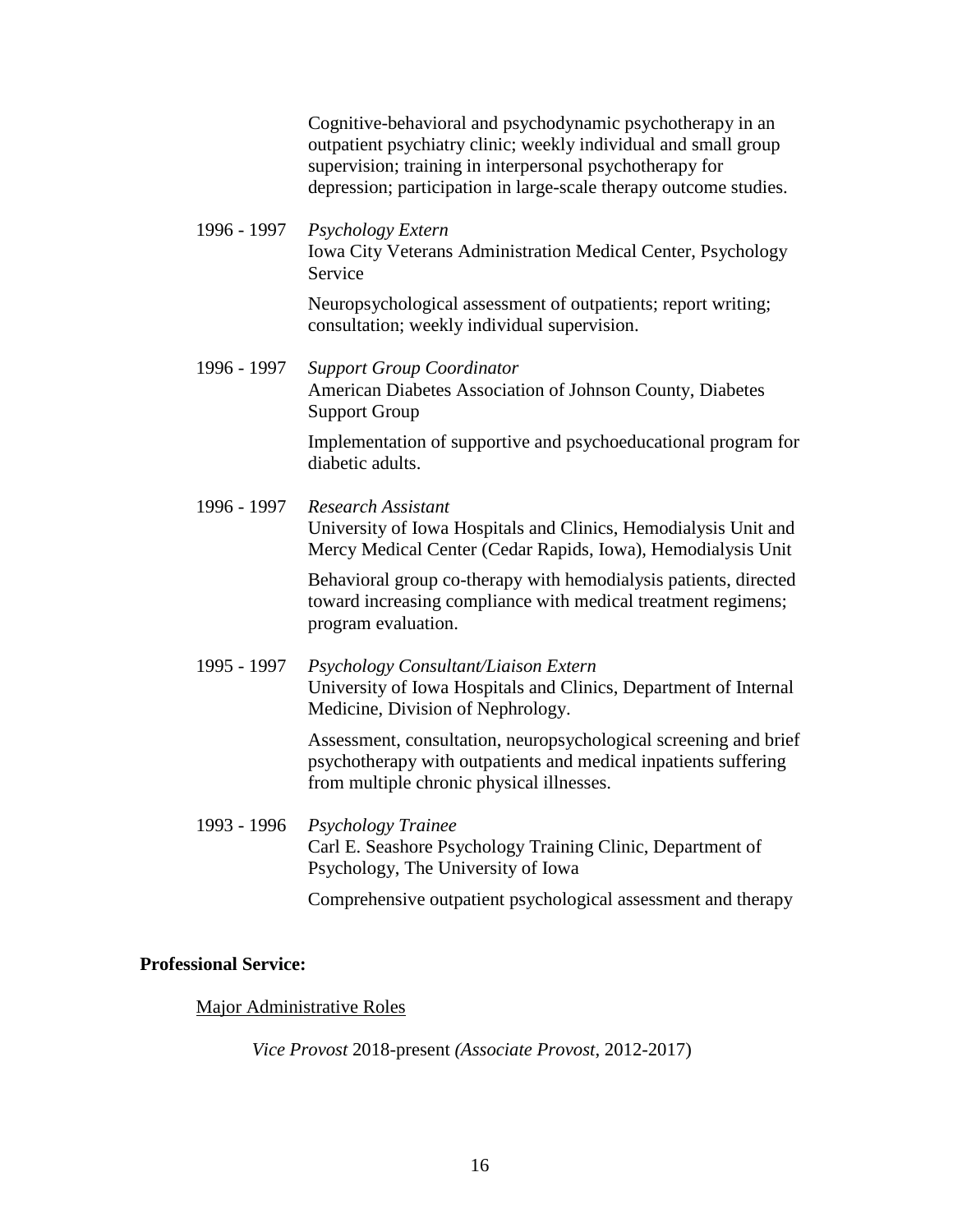This position reports to the Provost. My portfolio includes issues related to faculty affairs, research, community engagement, and student success. I assist with faculty recruitment and hiring, promotion and tenure, policy development, management of conflict of interest/commitment, and faculty personnel issues. In research I liaise with the Office of Research, coordinate cross-college efforts to develop grant proposals, organize workshops and promote external funding opportunities for faculty and graduate students, develop internal incentive programs for UTEP researchers, assist with export control, and represent the Provost in interdisciplinary research and education initiatives. In community engagement, I represent Academic Affairs in the community and I coordinate the Provost's Council for Community Engagement. I also coordinate the hearing of student grievances and perform a range of administrative duties in the office. Direct reports include the Entering Student Program, the Campus Office of Undergraduate Research Initiatives, the Center for Civic Engagement, the Developmental Math Program, the Developmental English Program, the NIH-funded BUILDing Scholars Initiative, the federally funded Unit for First-Year Retention, Success, and Transition (U-FYRST), the Director of Academic Personnel Services, the Communications Specialist, and the Academic Affairs Technology Implementation Manager.

## *Assistant Chair of Psychology*, 2011-2012

This position reported to the Chair of the Psychology Department. I assisted the Chair with the administration of the Department and performed the Chair's duties in his absence. I was responsible for course scheduling, writing and revising reports, and dealing with student grievances, among other duties. In this position, I implemented basic enrollment management strategies, increasing undergraduate enrollment by 50% in a single semester.

#### *President of the Faculty Senate,* 2008-2010

In this position, I led an Executive Council of faculty representing all academic colleges, worked closely with the Provost and President in a shared government model, and supervised an extensive faculty committee structure and the Faculty Senate office staff. I increased the transparency and resilience of Senate processes and records by developing an online portal for public access to information. I also led a revision of the bylaws and committee structure to increase efficiency and participation by faculty. I received an award from the President of the University for outstanding institutional service in this capacity.

*Chair of the University Undergraduate Curriculum Committee,* 2007-2008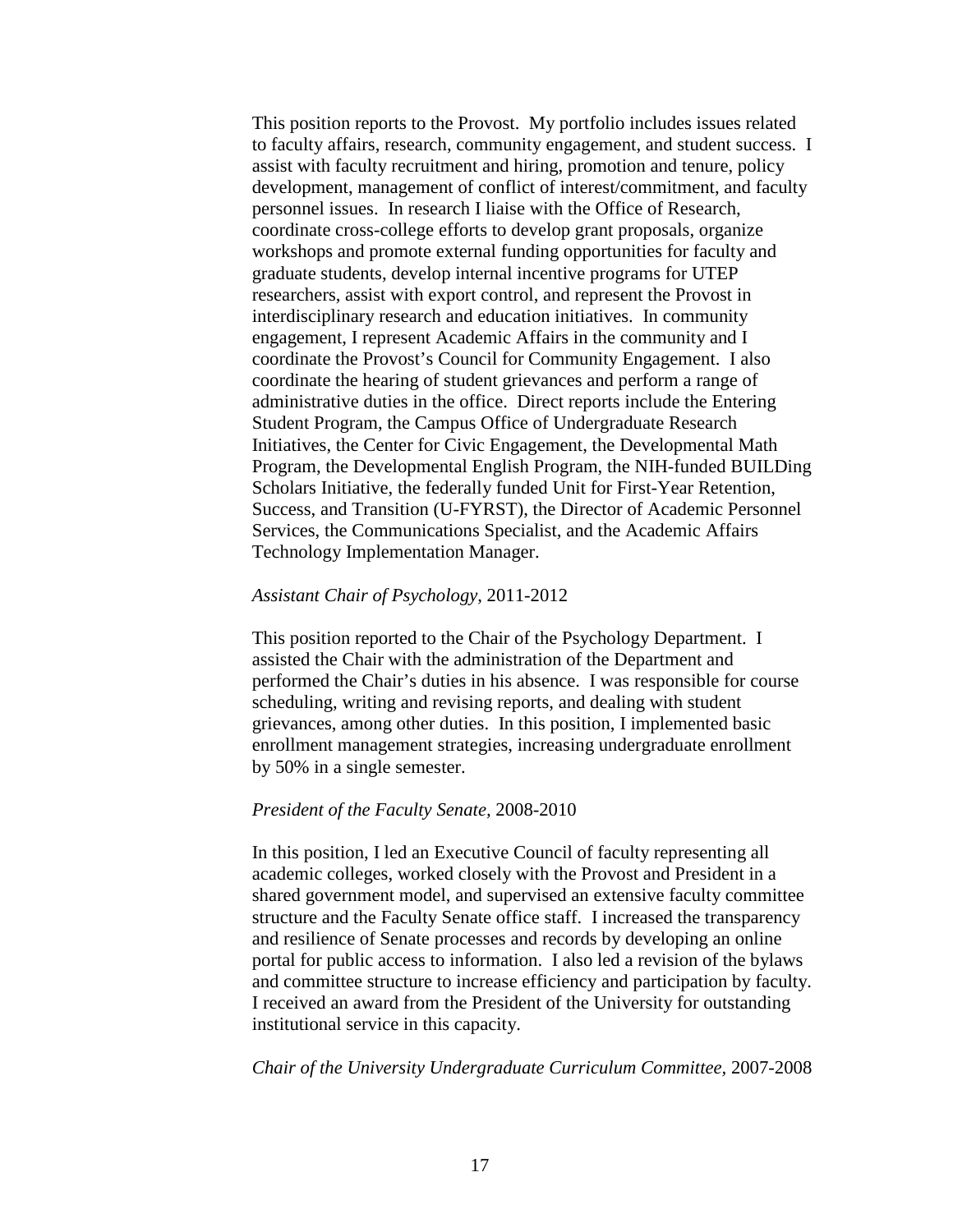This position reported to the President of the Faculty Senate. In the position I was responsible for working with administrators and faculty across campus to coordinate review and approval of all undergraduate program and curricular changes. It was during this period that all undergraduate programs at UTEP were revised to meet new state degreelength (120-hour maximum) mandates.

## *Clinical Psychology Training Coordinator,* 2005-2012

This position reported to the Chair of the Psychology Department. I was responsible for leading the development of the M.A. program in clinical psychology. I worked with the faculty and state licensing boards in psychology and counseling to develop standard curricula for students pursuing different types of licensure at the M.A. level. I coordinated the placement of student interns and developed new community-based internship placements, including the first paid internships. At times, I provided direct clinical supervision for students who were unable to obtain supervision in the community that was appropriate to their needs.

## Department and University Service:

|           | 2012-present Associate Provost                                     |
|-----------|--------------------------------------------------------------------|
| 2011-2012 | UT System Task Force on the Evaluation of Teaching                 |
| 2011-2012 | Assistant Chair, Department of Psychology                          |
| 2011-2012 | Department of Psychology Undergraduate Committee                   |
|           | 2010-present University Budget Review Committee                    |
| 2010-2012 | <b>University Student Grievance Committee</b>                      |
|           | 2010-present Faculty Senate Nominating Committee                   |
|           | 2010-present Department of Psychology Strategic Planning Committee |
| 2009-2012 | Provost's Leadership Development Institute Steering<br>Committee   |
| 2009-2012 | <b>SACS Core Curriculum Evaluation Committee</b>                   |
| 2009-2010 | <b>UTEP Regents' Teaching Awards Nomination Committee</b>          |
| 2008-2010 | President, UTEP Faculty Senate                                     |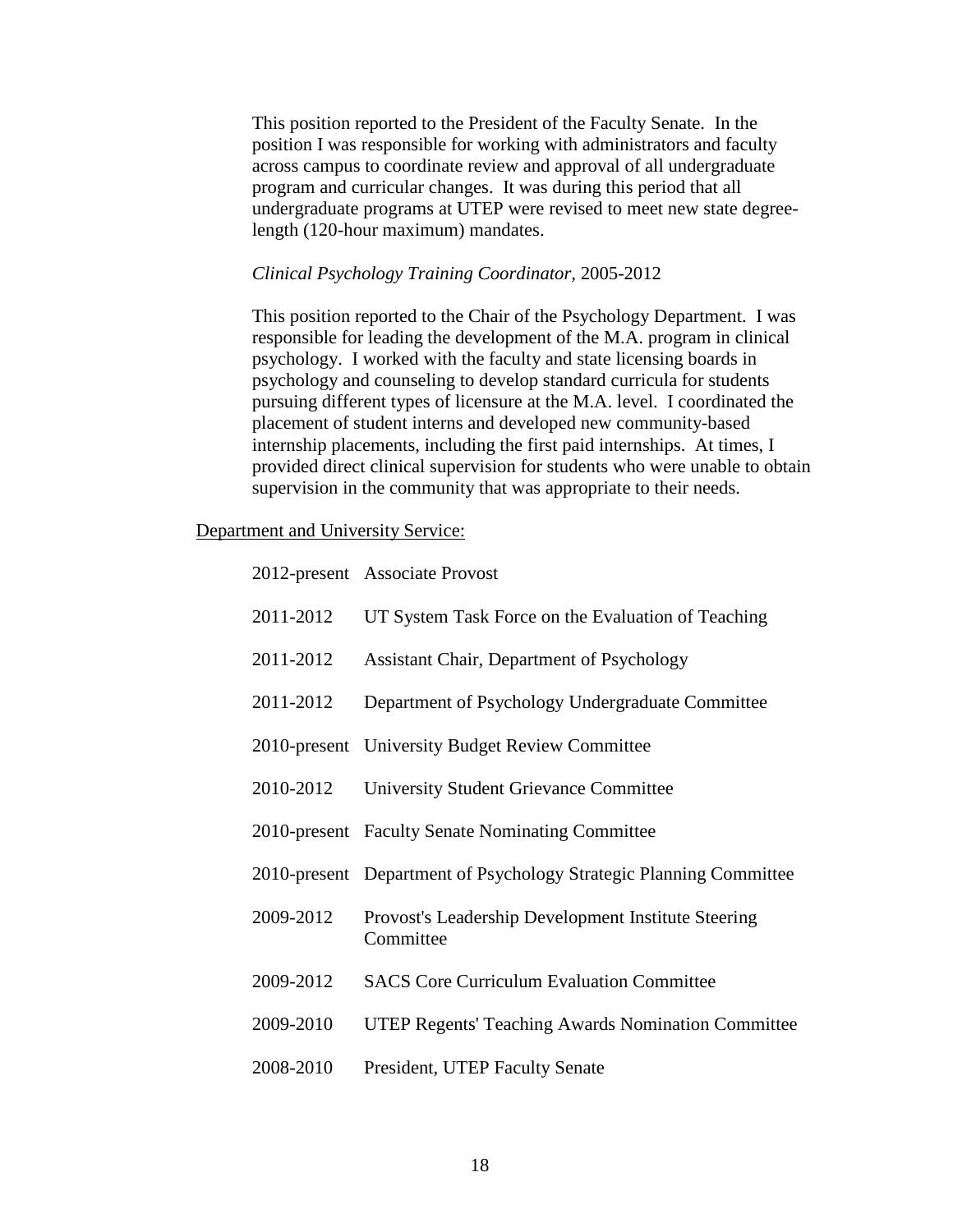- 2007-2010 University of Texas System Faculty Advisory Council
- 2007-2010 UTEP Faculty Senate Executive Council
- 2007-2012 UTEP Tuition and Fees Committee
- 2007-2008 UTEP President's Task Force on Campus Safety
- 2007-2008 Vice President, UTEP Faculty Senate
- 2005-2012 Clinical Psychology Area Coordinator
- 2005-2010 University Undergraduate Curriculum Committee (Chair 2006-2007)
- 2005-2010 UTEP Graduate Council
- 2004-2012 Psychology Department Executive Committee
- 2004-2005 Liberal Arts Quality Enhancement Plan Committee
- 2003-2004 UTEP Dean of Students' Committee on GLBT Issues
- 2002-2012 Coordinator, Online Tracking System for the Undergraduate Research Participant Pool
- 2001-present Associated Faculty, UTEP Women's Studies Program
- 2000-2002 UTEP Faculty Senate, Psychology Representative
- 1999-2003 Psychology Evaluation/Field Placement Committee
- 1999-2009 Faculty Advisor, Psi Chi (honor society in psychology)
- 1999-2005 UTEP College of Liberal Arts Undergraduate Curriculum **Committee**
- 1999-2005 Coordinator, Department of Psychology Undergraduate Honors Program
- 1998-2005 Psychology Undergraduate Curriculum Committee (Chair, 1999-2005)

Volunteer Professional Service Activities: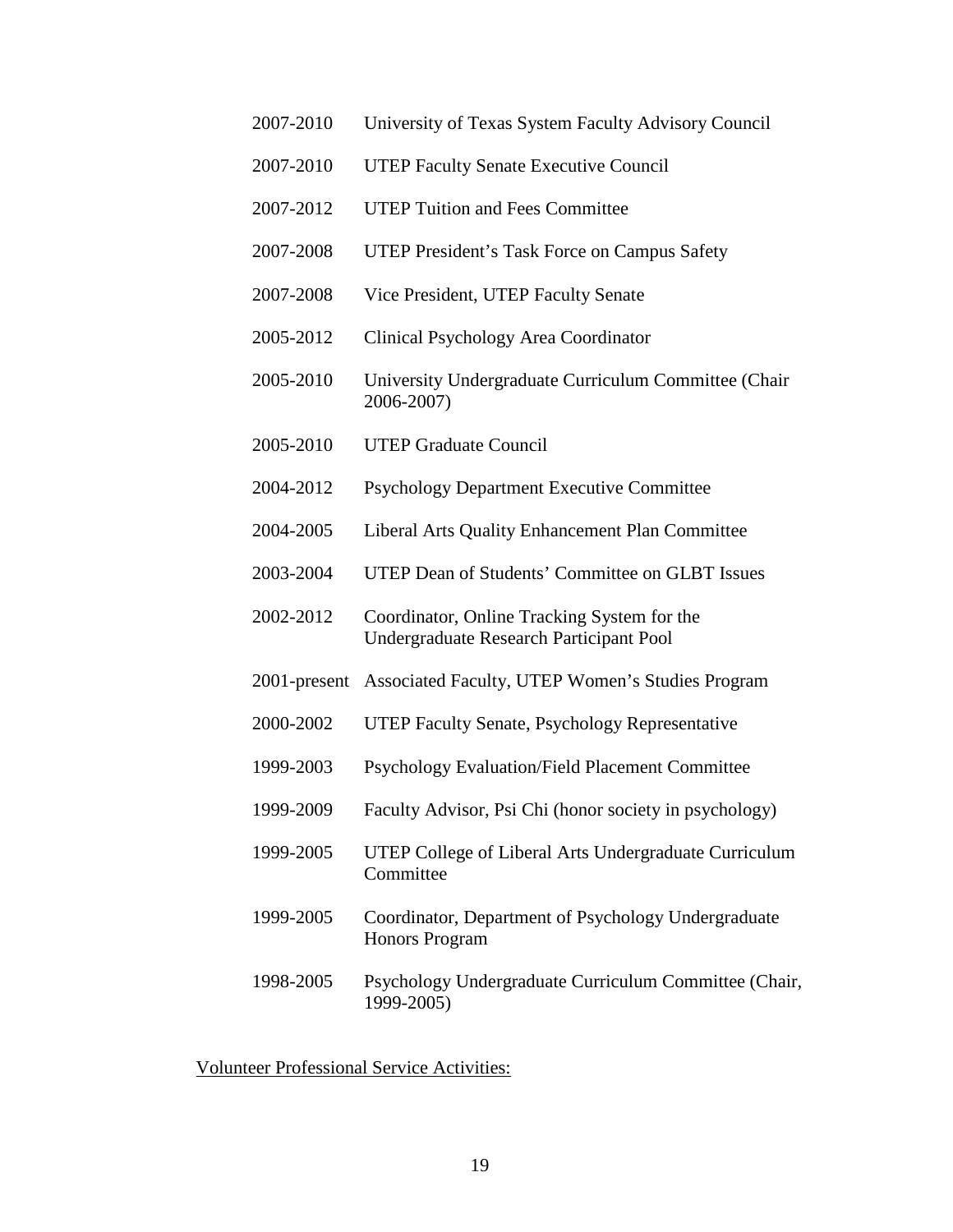| 2011-2015 | Treasurer, El Paso County Psychological Society                                                                      |
|-----------|----------------------------------------------------------------------------------------------------------------------|
| 2010-2011 | President, El Paso County Psychological Society                                                                      |
| 2007-2010 | Treasurer, El Paso County Psychological Society                                                                      |
| 2006-2013 | Research Consultant, International AIDS Empowerment, El<br>Paso, TX                                                  |
| 2005-2010 | Member, Editorial Board, Annals of Behavioral Medicine                                                               |
| 2004-2007 | President, El Paso County Psychological Society                                                                      |
| 2002-2015 | Board Member, El Paso County Psychological Society                                                                   |
| 2002-2003 | Research Consultant, Tri-State (Texas, New Mexico,<br>Chihuahua) Infectious Disease Collaborative, Las Cruces,<br>NM |
| 1999-2002 | Research Consultant, Community Intervention Task Force<br>of the El Paso Diabetes Association, El Paso, TX           |
| 1998-2000 | Chair, Hypertension and ESRD Study Section of the<br>Chronic Illness Committee for Paso del Norte Health             |

Guest Reviewer, *Addictive Behaviors, AIDS & Behavior, Annals of Behavioral Medicine, Journal of Behavioral Medicine, Behavior Research Methods, Journal of Clinical Psychology in Medical Settings, Cognitive Therapy and Research, Cultural Diversity and Ethnic Minority Psychology, Health Psychology, The International Journal for the Psychology of Religion, Psychology and Health, Revista Brasileira de Psiquiatria, Revista: The Spanish Journal of Psychology, Social Psychiatry and Psychiatric Epidemiology, Journal of Psychosomatic Research, Social Psychiatry and Psychiatric Epidemiology, Social Science and Medicine, Behavior Research Methods*

Foundation, El Paso, TX

Invited Presentations:

Feb., 2014 *Ethics of Working with People who Live with HIV/AIDS.*  The El Paso Psychology Internship Consortium (EPPIC) Seminar.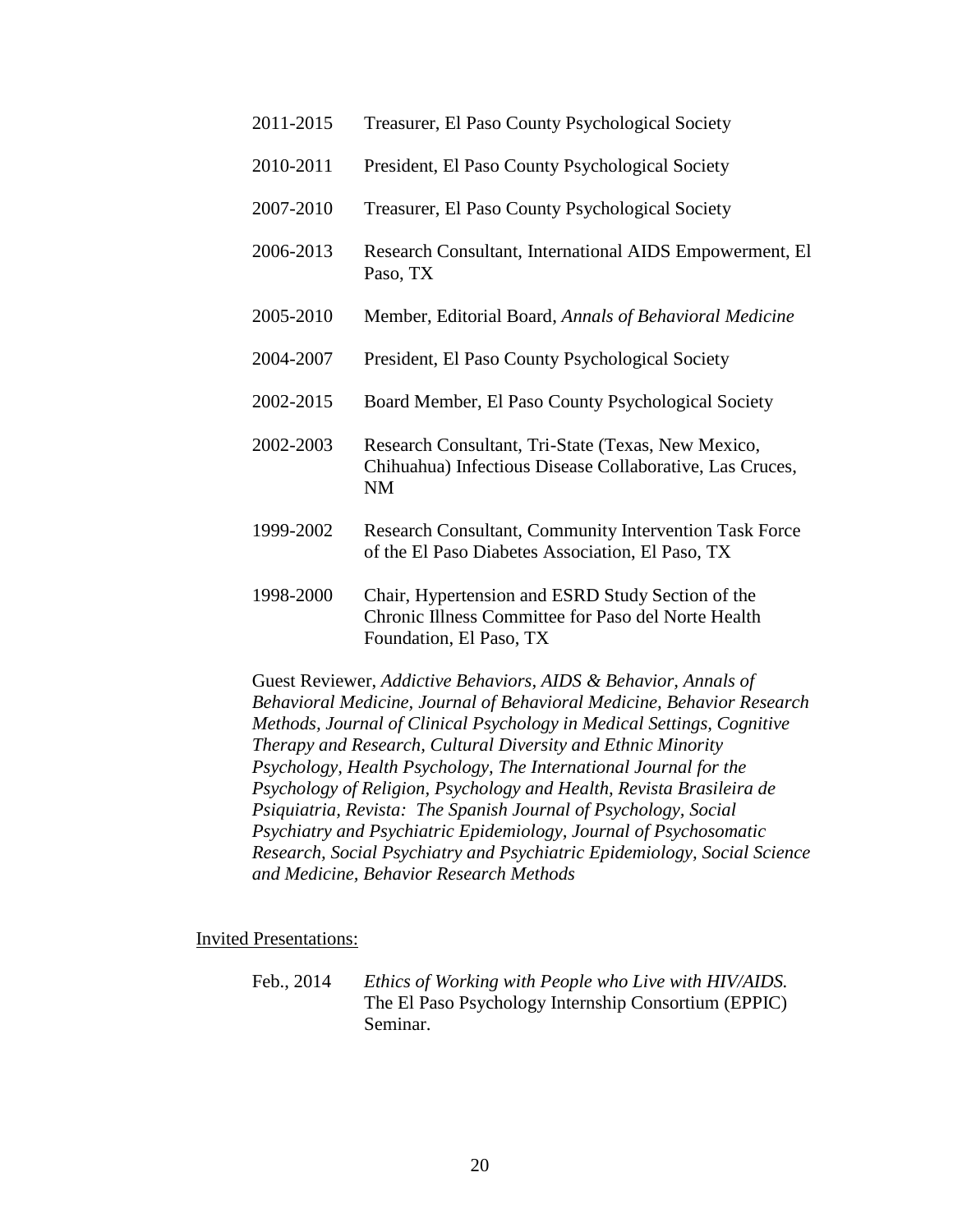- Nov., 2013 *Psychotherapy Research: Randomized Controlled Trials.*  The El Paso Psychology Internship Consortium (EPPIC) Seminar.
- October, 2012 *El Paso Psychology Internship Consortium.* The Texas Lyceum's 26<sup>th</sup> Public Conference: Healthcare Innovation: The Next Spindletop for Texas? Houston, Texas.
- October, 2012 *Nuevo Dίa: A Culturally Adapted Intervention to Treat Depression and Medication Nonadherence in Latinos Living with HIV/AIDS.* Mano y Corazon Binational Conference of Multicultural Health Care Solutions, El Paso, Texas.
- October, 2012 *Developing the El Paso Psychology Internship Consortium (EPPIC).* Mano y Corazon Binational Conference of Multicultural Health Care Solutions, El Paso, Texas.
- October, 2011 *Results of a Randomized Controlled Trial to Address Depression and Medication Nonadherence in Latinos Living with HIV: Nuevo Día.* 8th Annual HIV Border Summit "HIV on the Border: Piecing It All Together," Centro de Salud Familiar la Fe and the Texas/Oklahoma AIDS Education and Training Center, El Paso, Texas.
- July, 2010 *Substance Abuse and Sexually Transmitted Infections: Ethical Issues.* Conference on Alcohol & Substance Abuse: Clinical & Ethical Considerations, University of Texas at El Paso, El Paso, Texas.
- October, 2004 *Evaluation of an Innovative Model of HIV Care on the U.S./Mexico Border*. Border Bi-National Health Week Summit, cosponsored by Parkland Health and Hospital System, Centro de Salud Familiar La Fe CARE Center, Familias en Acción por la Salud, and The Texas/Oklahoma AIDS Education & Training Center, El Paso, TX
- August, 2004 *Coping for Caregivers.* LifeSavers Organ Transplant Support Group, El Paso, Texas.
- May, 2003 *Investigaciones Tranculturales: Lecciones de la Frontera de Estados Unidos y México,* Encuentro Inter-Estudiantil de Psicología del Estado de Chihuahua, Universidad Autónoma de la Ciudad Juárez, Juárez, Mexico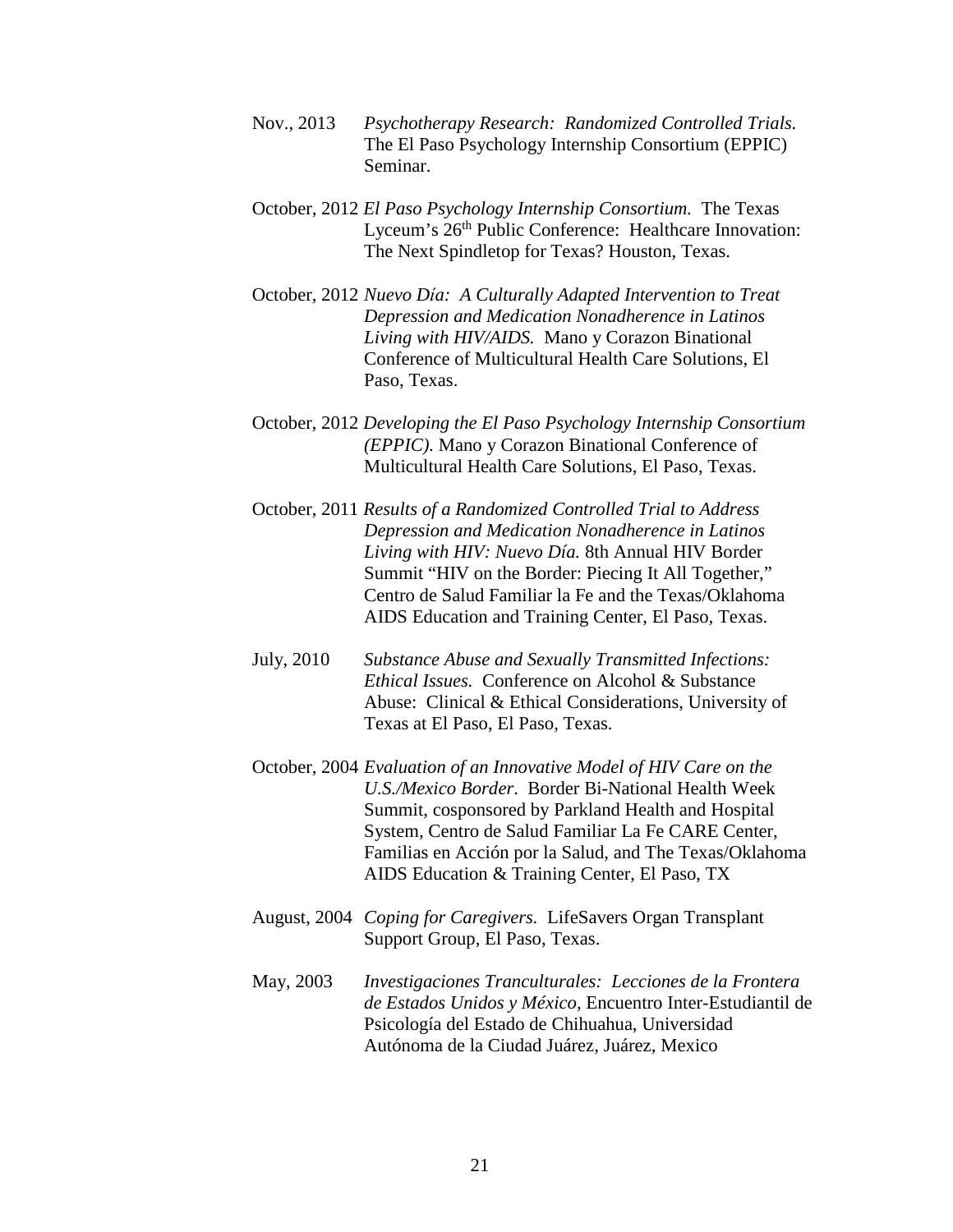| May, 2002   | Improving Communication with Patients: The Issue of<br>Patient Literacy, Health Sciences Communication<br>Conference, University of Texas at El Paso, El Paso, TX |
|-------------|-------------------------------------------------------------------------------------------------------------------------------------------------------------------|
| July, 2000  | Long-Term Psychosocial Sequelae of Traumatic Brain<br>Injury, Rio Vista Rehabilitation Hospital, El Paso, TX                                                      |
| July, 2000  | Differential Diagnosis of Depression and Dementia: What<br>Do We Really Know? Rio Vista Rehabilitation Hospital, El<br>Paso, TX                                   |
| June, 2000  | Comorbidity Issues in Depression and Chronic Illness, Rio<br>Vista Rehabilitation Hospital, El Paso, TX                                                           |
| May, 1996   | Depression, Medical Illness, and Nutritional Status,<br>Department of Food and Nutrition Services, University of<br>Iowa Hospitals and Clinics, Iowa City, IA     |
| Sept., 1995 | Psychosocial Variables Affecting Adherence to the<br>Diabetes Treatment Regimen, American Diabetes<br>Association, Johnson County, IA                             |
|             | August, 1994 Stress and Blood Glucose Control, American Diabetes<br>Association, Johnson County, IA                                                               |
| Nov., 1993  | Psychological Effects of Hypoglycemia, American Diabetes<br>Association, Johnson County, IA                                                                       |

## Doctoral Dissertations Chaired:

John Sauceda, *A Diathesis-Stress Approach to Post-Traumatic Stress Disorder Symptoms Associated with an HIV Diagnosis: Implications for Medication Non-Adherence,* defended spring, 2013.

Hyoung Suk Lee, *College Student Drinking as a Function of Reinforcement Sensitivity, Life Events, and Affect,* defended spring, 2010.

Oscar Esparza, *Development of a Multidimensional Fatalism Measure,*  Ph.D. Dissertation, defended spring, 2008.

Julia Lechuga, *The Cross-Cultural Variation of Probability Judgment Accuracy: The Influence of Reasoning Style,* defended spring, 2008.

Christopher Johnson, *The Measurement of Mindfulness*, defended fall, 2006.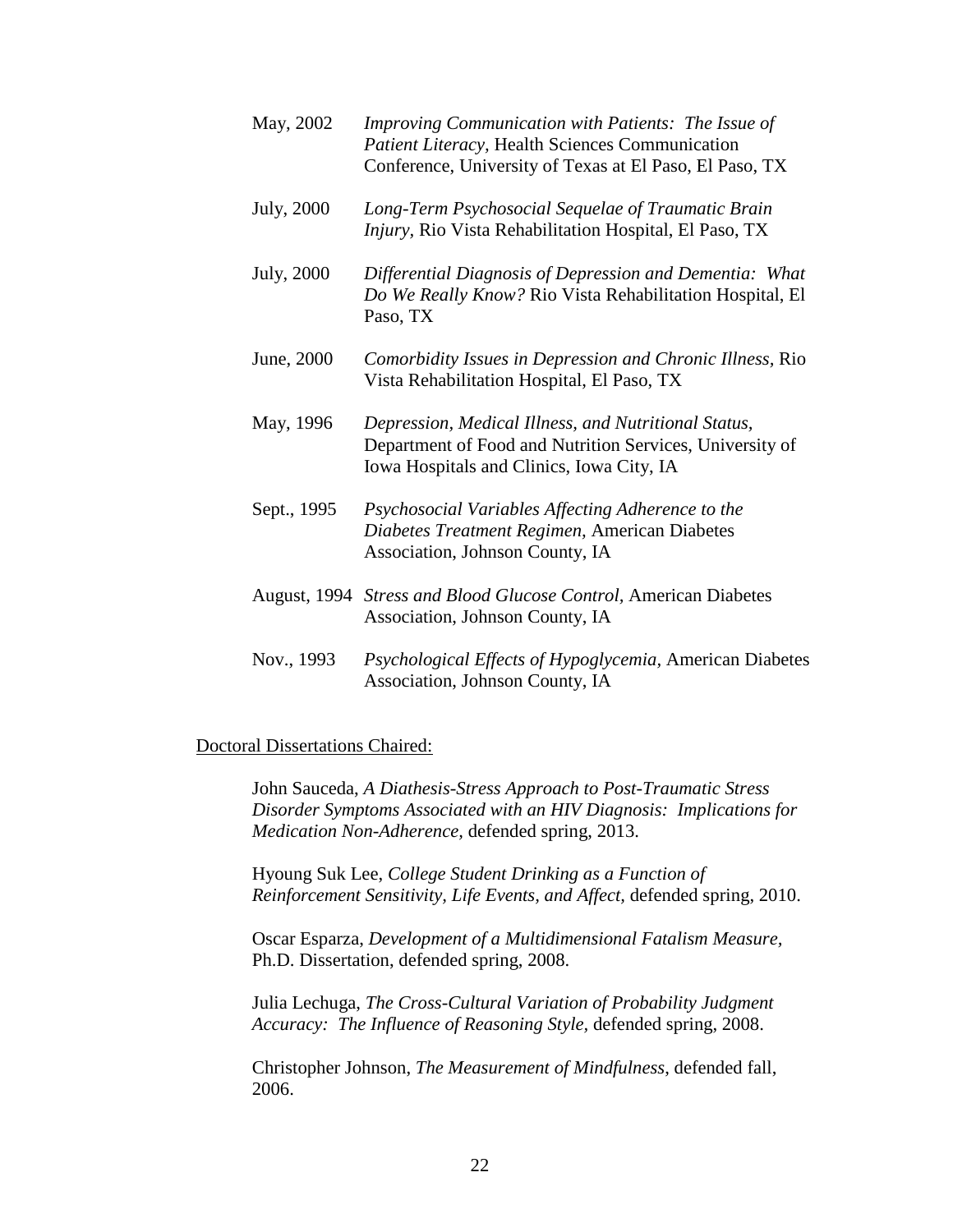Julie A. Penley, *Psychometric Properties of the Spanish Beck Depression Inventory II in a Medical and a Student Sample*, Ph.D. Dissertation, defended Fall, 2001.

#### Masters Theses Chaired:

Carolina Lara, *Mental Health and Medication Adherence as a Function of Early Life Physical and Sexual Trauma in HIV+ Latino Men who have Sex with Men,* defended summer, 2013.

Elsa Bonilla, *The Multidimensional Measure of Internalized HIV Stigma in English and Spanish: Measurement Invariance and Other Psychometric Properties,* defended fall, 2011.

Daniel Romero, *Assessing the Measurement Invariance of the Modern Homonegativity Scale,* defended summer, 2011.

John Sauceda, *Disclosure of HIV+ Serostatus as a Function of Norms and Specific Attitudes,* defended fall, 2010.

Keitha Moseley, *Alcohol Use and the Intercollegiate Athlete: The Influence of Type of Sport*, defended spring, 2006.

Ernesto Marín, *Development and Validation of a Bilingual Structured Coping Interview,* defended fall, 2005.

Oscar Esparza, *A Factor-Analytic Study of Fatalism and Its Relation to Health Behaviors*, defended fall, 2004.

Dolores V. Hernandez, *Disclosure of HIV Serostatus in HIV-Positive Hispanics and Implications for Health Status,* defended spring, 2003.

Virginia Longoria, *The Development and Evaluation of a Bilingual Measure of HIV and AIDS-Related Knowledge in People Living with HIV,*  defended spring, 2003.

Marla P. Whipple, *Rehabilitation from Stroke: The Effect of Depression on Functional Improvement,* defended spring, 2003.

Christopher J. Johnson, *Self-Reported Sexual Risk-Taking Behaviors in Hispanics as a Function of Acculturation, Sex, and Sensation Seeking*, defended summer, 2000.